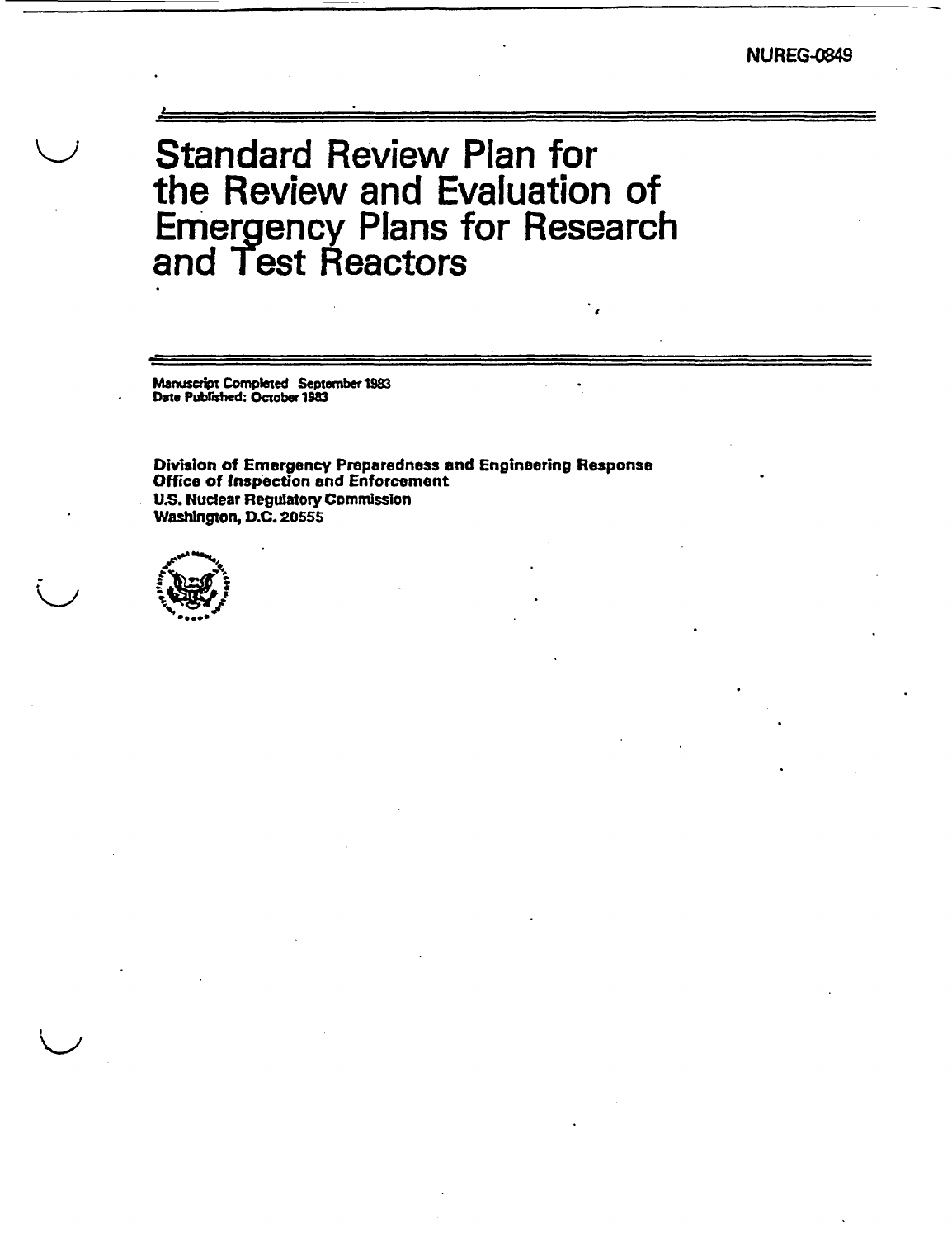## ABSTRACT

This document provides a Standard Review Plan to assure that complete and uniform reviews are made of research and test reactor radiological emergency plans.

The report is organized under ten planning standards which correspond to the guidance criteria in American National Standard ANSI/ANS 15.16 - 1982 as endorsed by Revision 1 to Regulatory Guide 2.6. The applicability of the items under each planning standard is indicated by subdivisions of the steady-state thermal power levels at which the reactors are licensed to operate.

Standard emergency classes and example action levels for research and test reactors which should initiate these classes are given in an Appendix.

iii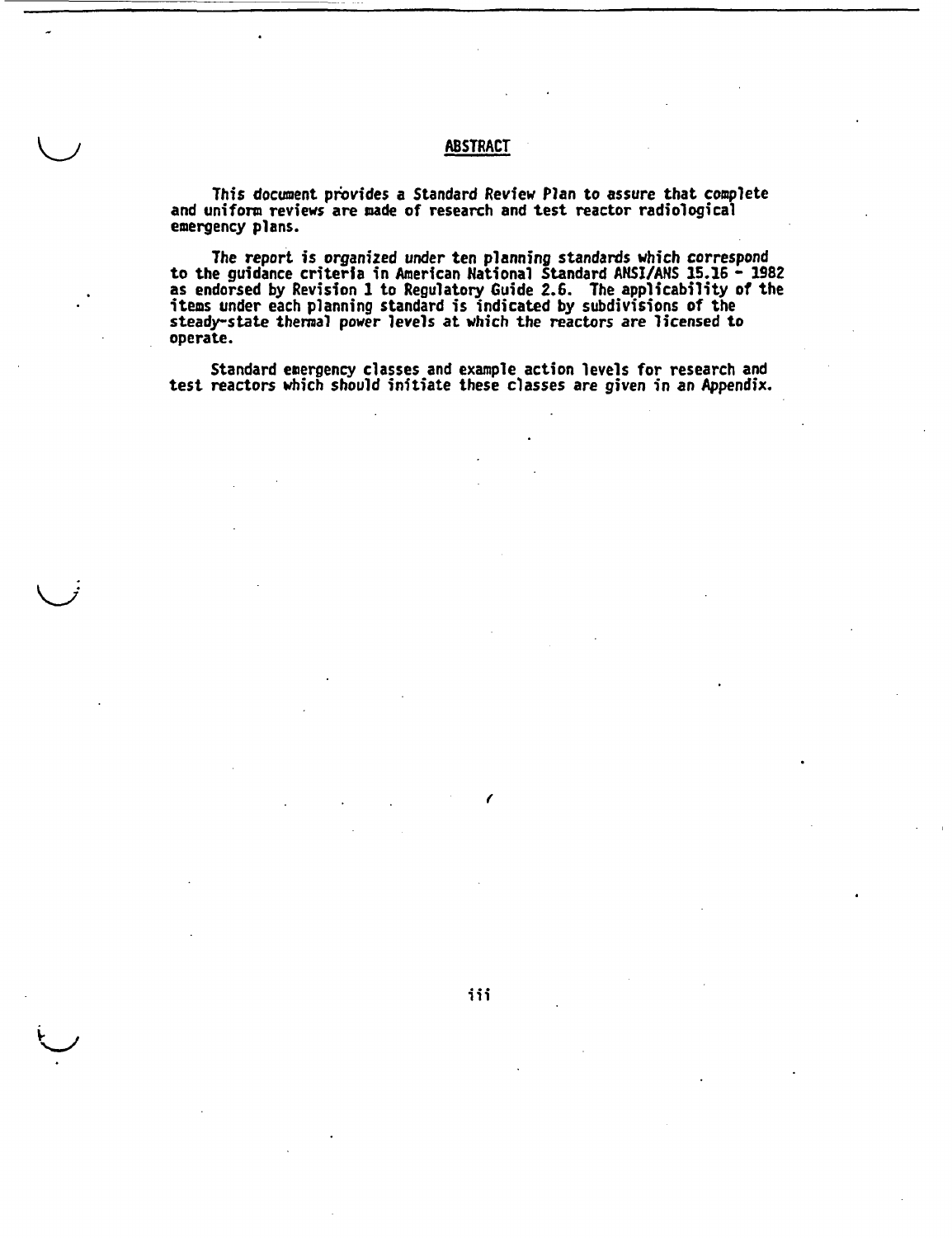# **CONTENTS**

|                                                                                         | Page                    |
|-----------------------------------------------------------------------------------------|-------------------------|
|                                                                                         | iii                     |
|                                                                                         | vii                     |
|                                                                                         | $\mathbf{1}$            |
|                                                                                         | $\overline{\mathbf{3}}$ |
| AREAS OF REVIEW, PLANNING STANDARDS, AND EVALUATION ITEMS                               | 5                       |
| 1.0                                                                                     | 5                       |
|                                                                                         | 6                       |
| ORGANIZATION AND RESPONSIBILITIES<br>3.0                                                | 7                       |
| EMERGENCY CLASSIFICATION SYSTEM<br>4.0                                                  | 10                      |
| 5.0                                                                                     | 12                      |
| 6.0                                                                                     | 13                      |
| 7.0                                                                                     | 14                      |
| EMERGENCY FACILITIES AND EQUIPMENT<br>8.0                                               | 17                      |
| 9.0                                                                                     | 19                      |
| MAINTAINING EMERGENCY PREPAREDNESS<br>10.O                                              | 20                      |
| APPENDIX I: EMERGENCY CLASSES, ACTION LEVELS,                                           | 23                      |
| APPENDIX II: ALTERNATE METHOD FOR DETERMINING<br>THE SIZE OF AN EMERGENCY PLANNING ZONE | 25                      |

**V**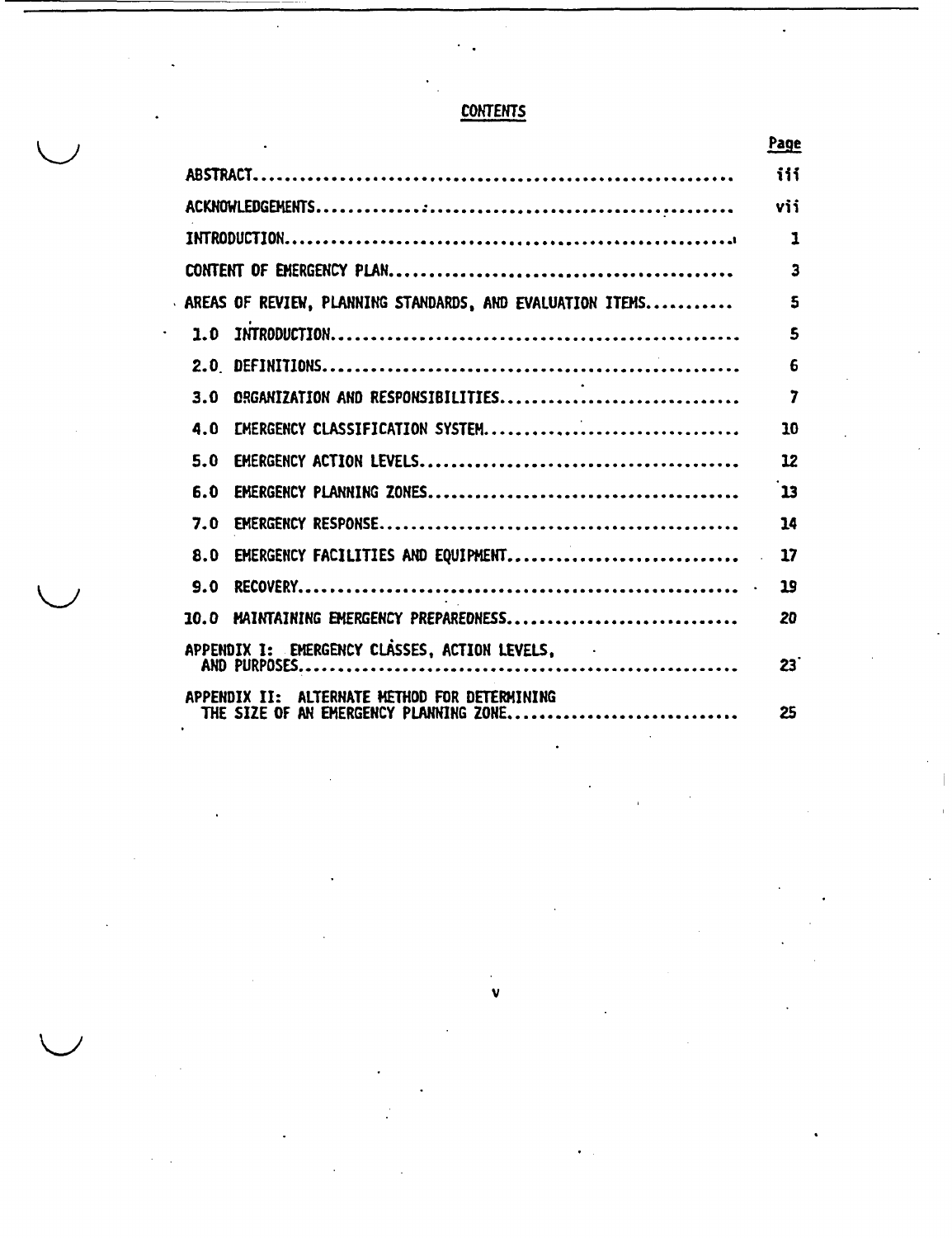### STANDARD REVIEW PLAN FOR THE REVIEW:AND EVALUATION EMERGENCY PLANS FOR RESEARCH AND TEST REACTORS

### INTRODUCTION

- 10

- 1

 $\mathcal{L}$  and  $\mathcal{L}^*$ 

 $\mathbb{R}^{2n}$  , and  $\mathbb{R}^{2n}$ 

Safety analyses for research and test reactors are based on the concept of a postulated Design Basis Event (DBE), an event for which the risk to the public health and safety is greater than that from any event that can be mechanistically postulated. The rationale for using the DBE for research and test reactors is to assess the potential effects to the public health<br>and safety and is based on the determination that the offsite doses from the<br>DBE be within the requirements of 10 CFR Parts 20 and 100. Consequently the requirements are met for a DBE condition; then the capability of the facility to withstand normal and abnormal operational transients and a broad spectrum of postulated credible accidents without undue risk to the public. would also be defined within the DBE.  $\cdots$  $\mathbb{R}^2 \times \mathbb{R}^2$  $\mathcal{L}$  $\mathcal{L}^{(2)}(t)$  ,  $\mathcal{L}^{(2)}$ 

The postulated radioactive releases from credible accidents associated with the operation of research reactors will not result in offsite radiological doses to the general public exceeding the Protective Action Guides<br>(PAGs) of 1 rem whole body or 5 rem thyroid. Therefore, these facilities<br>would not include the General Emergency class of accidents requiring Feder

٠.,

Pursuant to 10 CFR 50.54(q); each licensee who is authorized to possess and/or operate a research or test reactor under a license of the type specified in 10 CFR 50.21(c), shall follow and maintain in effect emergency plans which meet the requirements in Appendix E to 10 CFR Part 50. Appendix E to 10 CFR Part 50, "Emergency Plans for Production and Utilization Facilities," establishes minimum requirements for emergency plans to attain an acceptable state of emergency preparedness and to provide reasonable assurance that protective measures can and will be taken to protect the health, and safety of workers and the public. tragent land  $1.12.1$ 

Regulatory Guide 2.6 (Rev. 1, March 1983) "Emergency Planning for " Research and Test Reactors." which is specified by Appendix E as the guidance to be used to determine the acceptability of research and test reactor radiological emergency plans, describes a method acceptable to the NRC staff for complying with the Commission's emergency planning regulations. Revision 1 to Regulatory Guide 2.6 (dated March 1983), endorses American National<br>Standard, ANSI/ANS-15.16-1982, "Emergency Planning for Research Reactors."1<br>This Standard identifies the elements of an emergency plan which des the approach to coping with emergencies and minimizing the consequences of accidents at research and test reactor facilities: The emergency plan shall be implemented by emergency procedures. We have  $\cdots$  and  $\cdots$ 

W

(1) 2012年12月12日 12月23日 12月1日 12月1日 12月1日<br>アプター的リーンの6年1回年(全国語社会社会社会社会社会  $\mathcal{O}(1/\sqrt{2})$ TAmerican Hational Standard for Emergency Planning for Research Reactors, 'ANSI/ANS-15.16-1982, American Nuclear Society, La Grange Park, IL: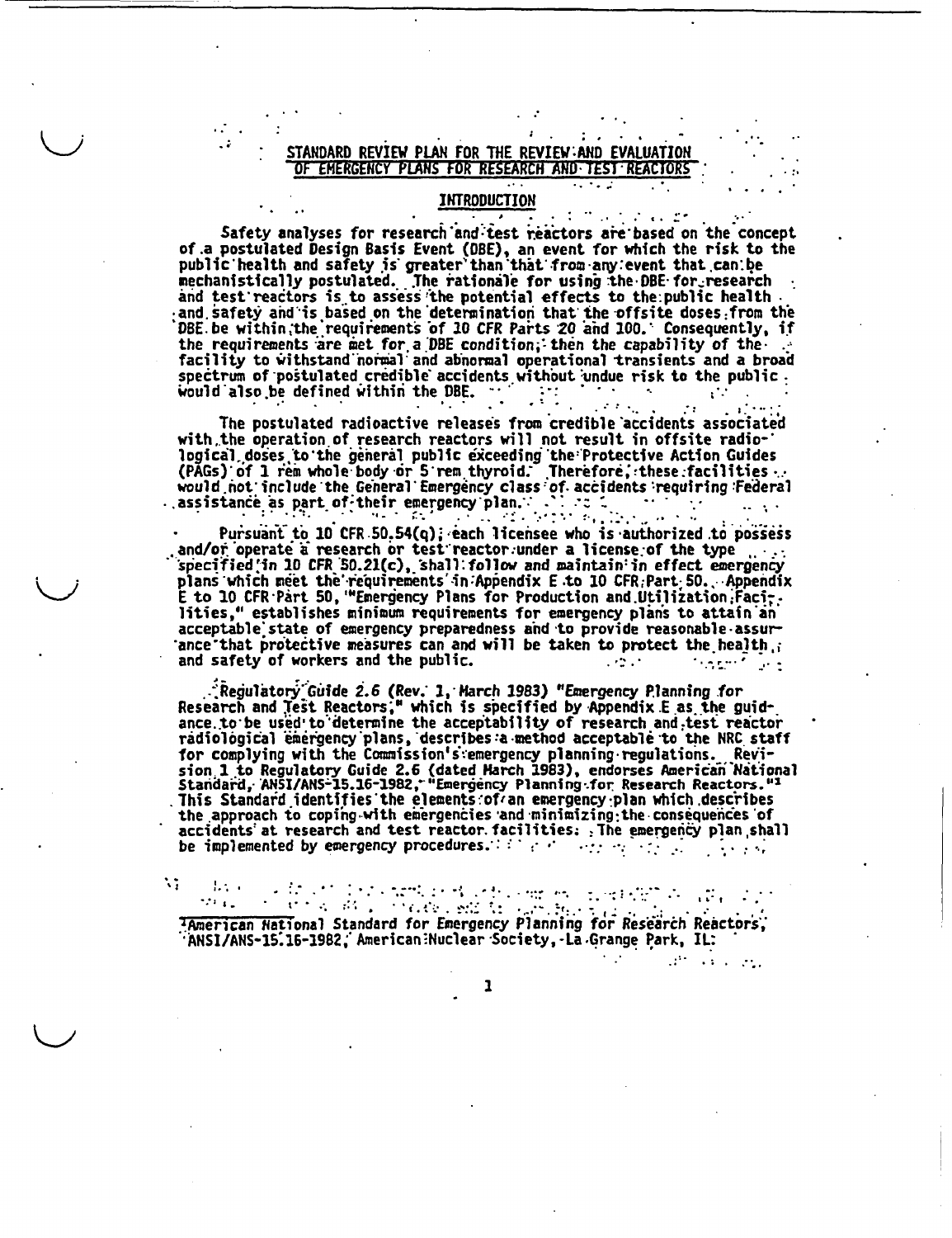This Standard Review Plan (SRP) has been prepared for performing reviews and evaluations for the acceptability of research and test reactor radiological emergency plans.. The purpose of the SRP is to assure that uniform evaluations and complete reviews are made of each research or test reactor radiological emergency plan.

The report is organized under ten planning standards which correspond to the guidance criteria in ANSI/ANS-15.16-1982.

Within the research and test reactor community, the licensed thermal power levels range from 0.1 W to 50 MW.<sup>3</sup> The inventory of radionuclides generated in reactor operations and the potential for accidents that result<br>in a degraded core are largely dependent upon power level and operating history. Hence, the applicability of the planning standards to research and test reactors is also based upon power levels. Four ranges'of power levels (equal to or less than **100** W,: greater than 100 W to less than **100 XW,** equal to or greater than 100 kW to equal to or less than 2 MW, and greater<br>than 2 MW) are used in the text. The applicability of the items under each than 2 MW) are used in the text. The applicability of the items under each planning standard to reactors in each range is identified by an "X" in the appropriate column of the review sections.

It should be noted that the radiation dose levels of the emergency action levels established for the various emergency, classes in Appendix I are slightly different from'those specified for power reactors. However, in the judgment of the NRC staff, the.radiation dose'levels specified are adequate for the credible accidents associated with the operation of research and'test reactors, and:the specified action levels provide reasonable assurance that appropriate measures associated with the action levels specified can and'will be taken, provided appropriate emphasis is also given to developing emergency action levels that relate directly to facility parameters, e.g.., pool water levels and area radiation monitors.

Four standard emergency classes are defined in 10 CFR **50** Appendix E. The classes are Notification of Unusual Events, Alert, Site'Area Emergency, and General Emergency.

The General Emergency class of accidents is not credible for most research br test reactors as this class is reserved for accidents 'which could have a significant radiological impact at substantial distances from the reactor. Therefore, most research or test reactors would not include *this* class *as* part of their emergency *plan.*

Acceptab]e sizes for Emergency Planning Zones..(EPZs) are given in Appendix II as a function of authorized steady-state thermal power level. These are consistent with those given in ANSI/ANS-15.16-1982. The EPZ size will be determined on a case-by-case basis for any research or test reactors with power levels greater than 50 NW.

The planning standards are extracted from American National Standard ANSI ANS-15.16-1982, with permission of the publisher, the American Nuclear

Society.<br><sup>3</sup>Power level in this document means authorized steady-state thermal power<br>level of the reactor.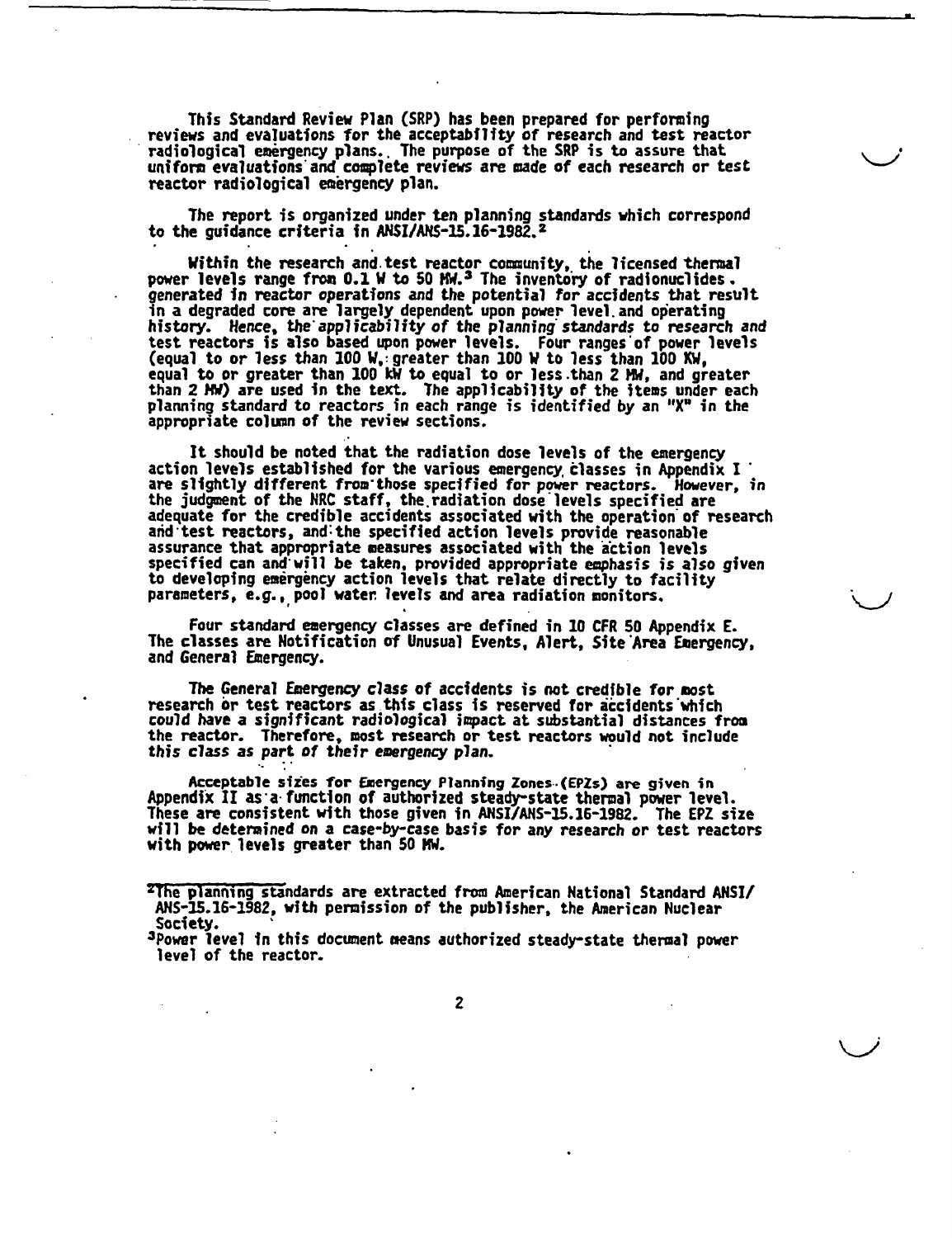### CONTENT OF EMERGENCY PLAN

 $\ddot{\phantom{a}}$ 

An emergency plan shall be prepared that addresses the necessary provi- sions for coping with radiological emergencies. Activation of the emergency plan or portions thereof shall be in response to the emergency action levels. In addition to addressing those severe emergencies that will fall within one of the standard emergency classes, the plan also shall discuss the necessary provisions to deal with radiological emergencies of lesser severity that can occur within the operations boundary. The emergency plan should allow for emergency personnel to deviate from actions described in the plan for unusual or unanticipated conditions.

**3**

The plan shall consist of the following elements and address, as applicable, the provisions identified for each element.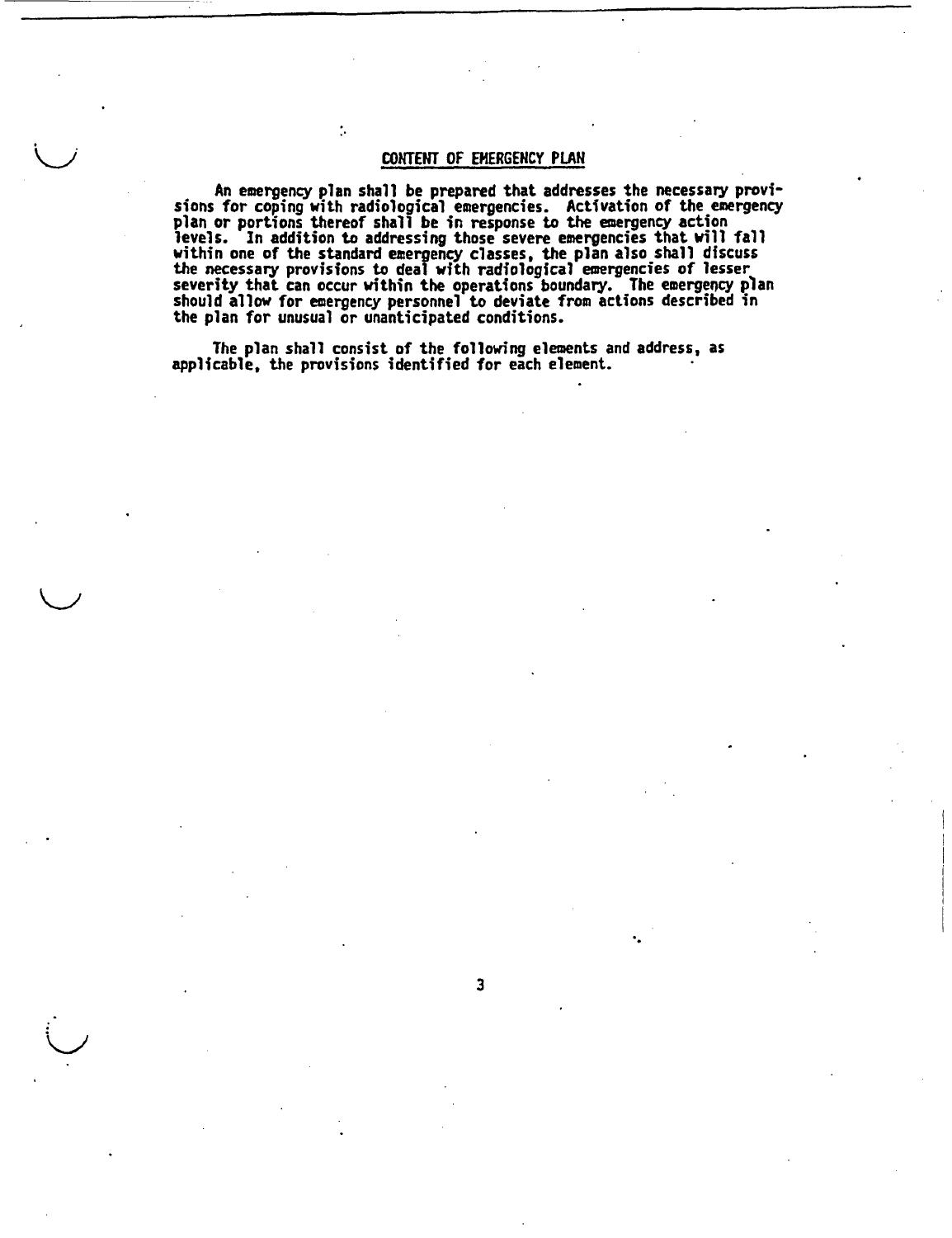### AREAS OF REVIEW, PLANNING STANDARDS, AND EVALUATION ITEMS

. .

### 1.0 INTRODUCTION

 $\epsilon$  ,  $\epsilon$  ,  $\epsilon$ 

 $\alpha_{\rm{max}}$  ,  $\alpha_{\rm{max}}$ 

 $\sigma_{\rm c}$  ,  $\sigma_{\rm c}$  ,

### PLANNING STANDARD

The plan should briefly introduce the type of reactor, the reactor purpose, where it is located, and the purposes of the emergency plan. . The reactor ,:-purpose.of the introduction--is to provide a general orientation "and conimon'." understanding about the reactor and the objective of the plan for those members of the reactor organization, the public, and local and federal agencies that will read and study the plan.

| agencies ende with read and seady ene plan.<br>$\cdot$<br>. . | $\bullet$ |           | <b>Contract Contract Contract</b><br>Applicability by Reactor<br>Operating Power Levels | in the |
|---------------------------------------------------------------|-----------|-----------|-----------------------------------------------------------------------------------------|--------|
| Evaluation Items                                              | ≤100      | >100 W to | <b>≥100 kW</b>                                                                          | - MW   |
|                                                               | W         | <100 kW   | to $\leq 2$ MW                                                                          | 52.    |

1. The emergency plan should include the following:

a. A description of the reactor including authorize

 $\bigcup$ 

| reactor including authorized<br>power level.                                            |  |  |
|-----------------------------------------------------------------------------------------|--|--|
| b. A description of the<br>location of the reactor facility<br>including access routes. |  |  |
| c. Identification of the<br>owner/operator.                                             |  |  |
| d. A definition of the<br>objective of the emergency plan.                              |  |  |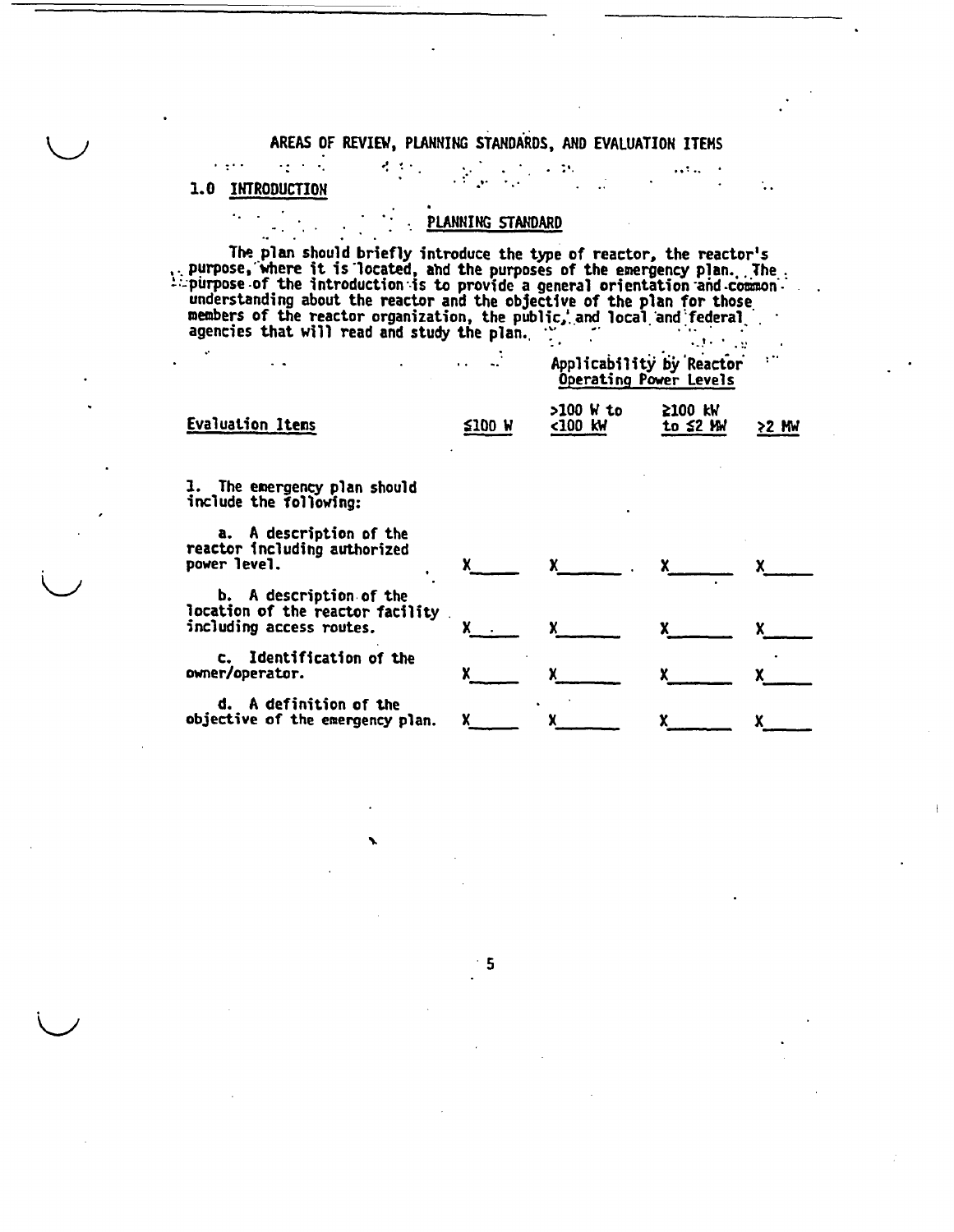# 2.0 DEFINITIONS

# PLANNING STANDARD

**A-**

Terms unique to the reactor facility or that have a special meaning when used in the plan should be defined in the plan.

|                                                                     |        | Applicability by Reactor<br>Operating Power Levels |                           |       |
|---------------------------------------------------------------------|--------|----------------------------------------------------|---------------------------|-------|
| <b>Evaluation Items</b>                                             | ≤100 W | $>100$ W to<br><100 kW                             | 2100 KW<br>to $\leq 2$ MW | >2 MM |
| 1. The emergency plan should<br>include definitions of words or     |        |                                                    |                           |       |
| phrases with meanings specific or<br>unique to the plan or reactor. |        |                                                    |                           |       |

**6.**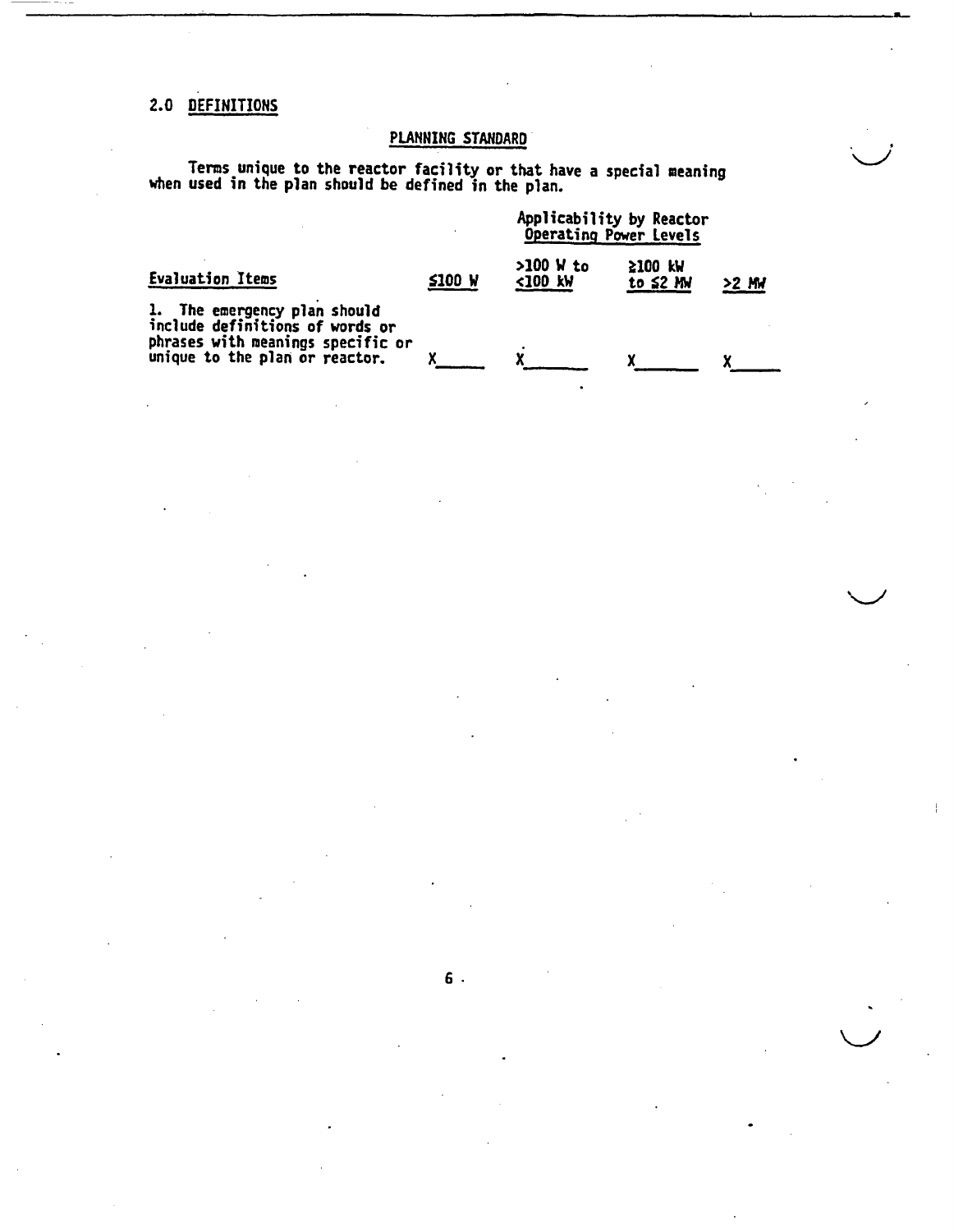### 3.0 ORGANIZATION AND RESPONSIBILITIES

### PLANNING STANDARD

The plan should describe the emergency organization that would be :<br>- activated to cope with radiological emergencies. This includes the onsite<br>emergency organization and any augmentation from offsite groups. Persons or<br>g

 $\ldots$  .  $\sim$ 

**College** 

|                                                                                                                                                                                                                                               |        | Applicability by Reactor:<br>Operating Power Levels                                          |
|-----------------------------------------------------------------------------------------------------------------------------------------------------------------------------------------------------------------------------------------------|--------|----------------------------------------------------------------------------------------------|
| Evaluation Items                                                                                                                                                                                                                              | ≤100 W | >100 W to<br>$: 2100$ kW<br><u>: &lt;100 kW</u><br>$\cdot$ , to $\leq 2$ MM $\cdot$<br>22 MW |
| 1. The emergency plan should<br>describe the following organi-<br>zational considerations:4                                                                                                                                                   |        |                                                                                              |
| a. The functions as appli-<br>cable to emergency planning of<br>Federal, State, and local<br>government agencies and the<br>assistance that they would pro-<br>vide in the event of an emer-<br>gency.                                        |        |                                                                                              |
| b. The reactor's emergency<br>organization, including<br>augmentation of the reactor<br>staff to provide assistance for<br>coping with the emergency<br>situation, recovery from the<br>emergency, and maintaining<br>emergency preparedness. |        |                                                                                              |
| c. The arrangements and<br>agreements, confirmed in writing<br>with local support organizations<br>that would augment and extend<br>the capability of the facility's<br>emergency organization.                                               |        |                                                                                              |
|                                                                                                                                                                                                                                               |        |                                                                                              |

TOne or more of these positions may be assigned to the same incumbent. د د د د

 $\overline{\mathbf{z}}$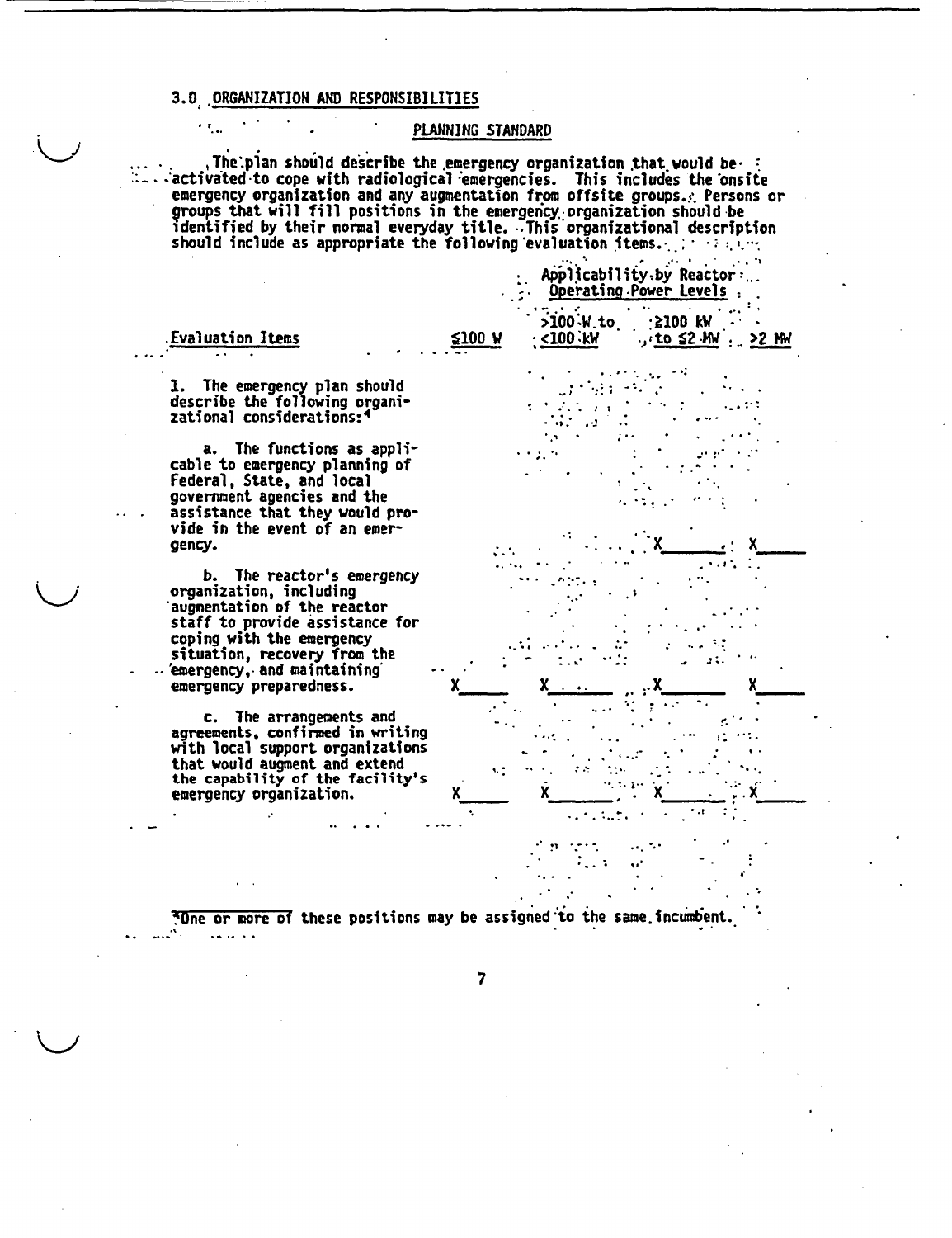|                                                                                                                                                                                                                                                                                                                             |               | Applicability by Reactor<br><b>Operating Power Levels</b> |                              |       |  |
|-----------------------------------------------------------------------------------------------------------------------------------------------------------------------------------------------------------------------------------------------------------------------------------------------------------------------------|---------------|-----------------------------------------------------------|------------------------------|-------|--|
| <b>Evaluation Items</b>                                                                                                                                                                                                                                                                                                     | <b>≤100 W</b> | >100 W to<br><100 kW                                      | $2100$ kW<br><u>to ≤2 MW</u> | 22 MW |  |
| d. A block diagram that<br>illustrates the interrelation-<br>ship of the facility emergency<br>organization to the total<br>emergency response effort.<br>Interfaces between reactor and<br>other onsite emergency organiza-<br>tion groups and offsite local<br>support organizations and<br>agencies should be specified. | X.            |                                                           |                              |       |  |
| e. The capability of the<br>emergency organization to<br>function around-the-clock for<br>a protracted period of time<br>following the initiation of<br>emergencies that have or could<br>have radiological consequences<br>requiring around the clock<br>emergency response.                                               |               |                                                           |                              | x.    |  |
| f. The identification by<br>title of the individual in charge<br>of directing emergency operations,<br>including a line of succession,<br>and responsibilities and au-<br>thorities and those responsi-<br>bilities which may not be<br>delegated (such as notification<br>and protective action decisions).                | X.            | x.                                                        | x.                           |       |  |
| g. The identification by<br>title of the individual, including<br>a line of succession, and author-<br>ity and responsibilities for co-<br>ordinating emergency prepared-<br>ness planning, updating emergency<br>plans and procedures, and co-                                                                             |               |                                                           |                              |       |  |

**x** x x

**x\_\_ x**

 $\bigcup$ 

ordinating plans with other

h. The identification by **title of the individual, with** a line of succession, responsible for relating information about the emergency situation to the news media and the public.

extended promotive control of the same of the same of the same of the same of the same of the same of the same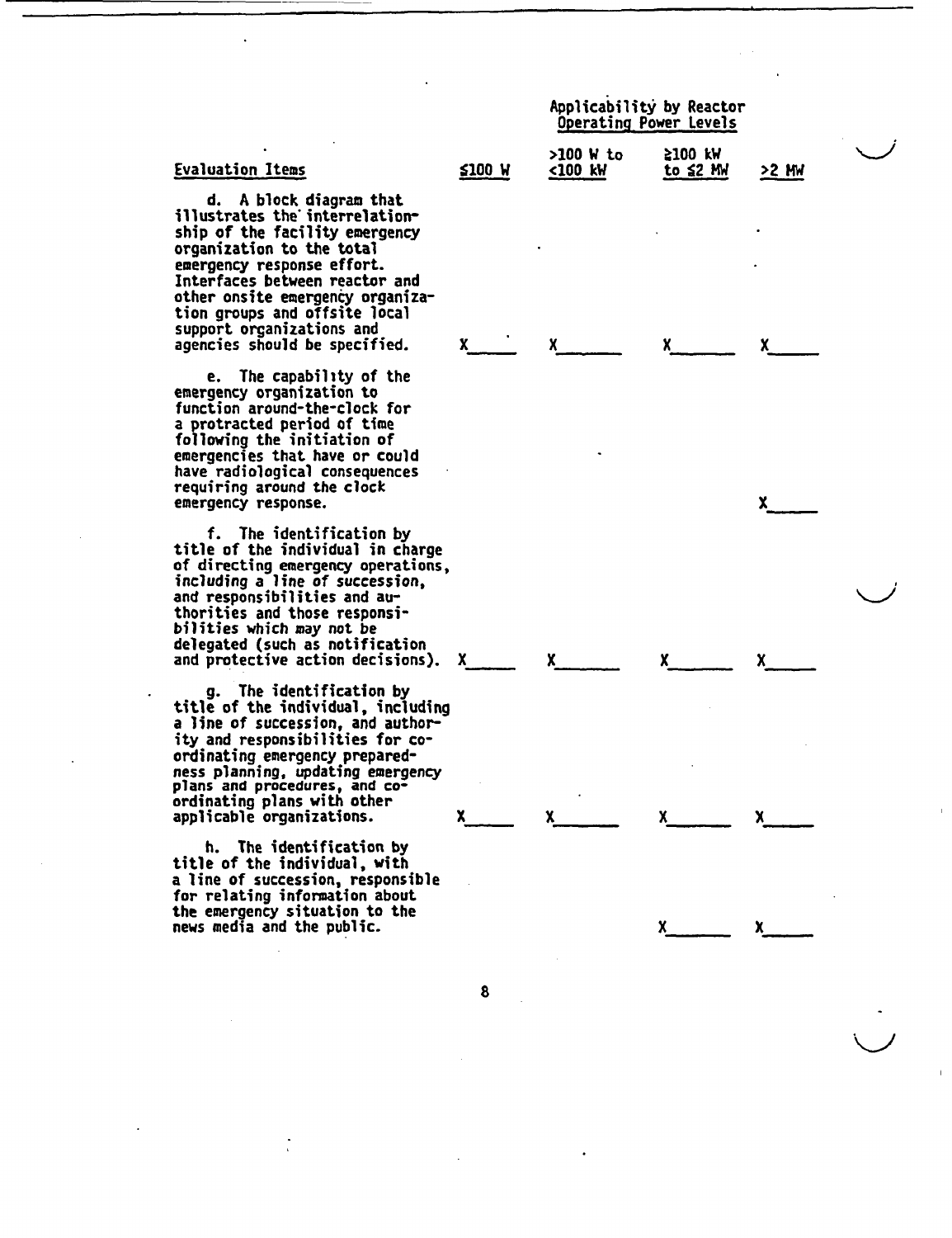## : Applicability by Reactor<br>Operating Power Levels  $\mathbb{R}^2$

| Evaluation Items                                                                                                                                                                                                                                                          |                                                                                                                                                      | >100 W to<br>$$100$ W. $~\cdot~$ <100 KW $~\cdot~$ to \$2 MW                                                                                                          | $2100$ kW                 | >2 MW |
|---------------------------------------------------------------------------------------------------------------------------------------------------------------------------------------------------------------------------------------------------------------------------|------------------------------------------------------------------------------------------------------------------------------------------------------|-----------------------------------------------------------------------------------------------------------------------------------------------------------------------|---------------------------|-------|
| $\int$ title of the individual, with a<br>Tine of succession, in charge<br>$\cdot$ of radiological assessments .<br>including his/her responsibi-<br>lities and authority for onsite<br>and offsite dose assessments and<br>recommended protective actions.<br>din Salah  |                                                                                                                                                      |                                                                                                                                                                       |                           |       |
| $\cdots$ j. $\sqrt[n]{\text{the}}$ identification by<br>title of the individual, who may<br>authorize reentry into the<br>reactor building or portions<br>of the facility that may have<br>been evacuated during the.<br>emergency.                                       | $\mathbf{a}$<br>$\mathcal{L}(\mathcal{L})$<br>$\sim 100$<br>$\mathcal{L} = \{ \mathcal{L} \mid \mathcal{L} \in \mathcal{L} \}$ , where $\mathcal{L}$ |                                                                                                                                                                       |                           |       |
| k. The identification by<br>title of the individual<br>rauthorized to terminate and the control of<br>emergency and initiate recovery<br>actions and be responsible for<br>informing the emergency organi-<br>zation of planned organizational<br>$i$ actions or changes. | ria a<br>$\mathcal{L}_{\text{max}} = \mathcal{L}_{\text{max}}$ , where $\mathcal{L}_{\text{max}}$                                                    | $\sim 10^{-11}$                                                                                                                                                       |                           |       |
| $\therefore$ i. The identification by<br>title of the individual, who<br>may authorize volunteer emergency.<br>workers to incur radiation<br>exposures in excess of normal<br>occupational limits.                                                                        |                                                                                                                                                      | e e a propincia de la California<br>La propincia de la California<br>$\mathbf{y} = \mathbf{X} \times \mathbb{R}$ and $\mathbf{y}$ is $\mathbf{X} \times \mathbb{R}$ . | $\mathbf{r} = \mathbf{r}$ |       |
|                                                                                                                                                                                                                                                                           |                                                                                                                                                      | كالقارية العائلة الهراروجة والجالة                                                                                                                                    |                           |       |
| A. Sergio internato in 1976 (2011)<br>$-1.533$                                                                                                                                                                                                                            |                                                                                                                                                      | 391 H.H.W.<br>nes, la component space is consistent.                                                                                                                  |                           |       |

9  $\ddot{\cdot}$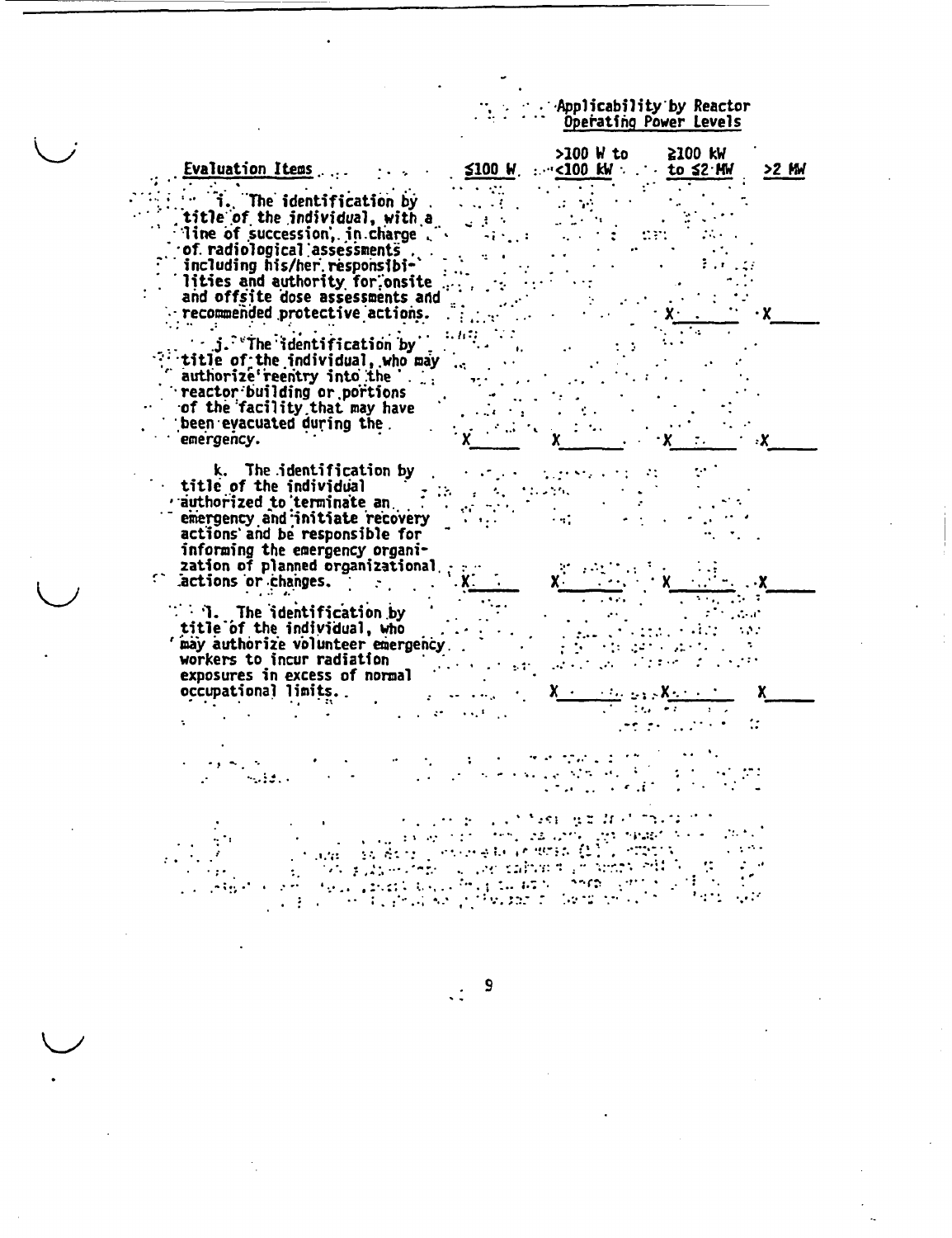### 4.0 EMERGENCY CLASSIFICATION SYSTEM

### PLAHNING STANDARD

The emergency plan should describe several classes of emergency situations covering the spectrum of emergency conditions that involve the alerting or activating of progressively larger segments of the emergency organization. To provide for improved communications between tle.licensee, Federal, State and local agencies and organizations, the most'severe accidents are standardized in four classes of emergency conditions which group the accidents according to severity of.offslte radiological consequences. Each emergency plan should include only those standard classes.appropriate for dealing with prim shows instead only shows somhing discover specific facility. Host research reactors have potential emergency situations which may occur (e.g., personnel injury with contamination, fire, etc.) that have less severe offsite consequences than the least severe standard class, "Notification of Unusual Events." For some research reactors, no credible accidents are postulated which result in consequence matching the least severe class. However, planning for onsite emergencies is important. Preparedness for the onsite emergencies should be accomplished **by** identifying them and including in the plan those elements of this standard commensurate with the postulated emergency situations.

Each class of emergency should be associated with particular emergency action levels and with particular immediate actions to provide appropriate graded response. In order of increasing severity, the four standard emergency classes are described in qualitative terms in the following subsections:

4.1 NOTIFICATION OF UNUSUAL EVENTS. Notification of unusal events may be initiated by either man-made events or natural phenomena that can be recognized as creating a significant hazard potential that was previously nonexistent. There is usually.time available to take'precautionary and corrective steps to prevent the escalation of the accident or to mitigate the consequences should it occur. No releases of radioactive material requiring offsite responses are expected.

One or more elements of the emergency organization are likely to be activated or notified to increase the state of readiness as warranted by the circumstances.

Although the situation may not have caused damage to the reactor, it may warrant an immediate shutdown of the reactor or interruption of nonessential routine functions.

Situations that may lead to this class include: **(1)** threats to or breaches of security, such as bomb threats or civil disturbances directed toward the reactor; (2) natural phenomena, such as tornados in the immediate vicinity of the reactor, hurricanes, or earthquakes felt in the facility; (3) facility emergencies, such as prolonged fires, fuel damage indicated by high coolant fission product activity, or high offgas activity.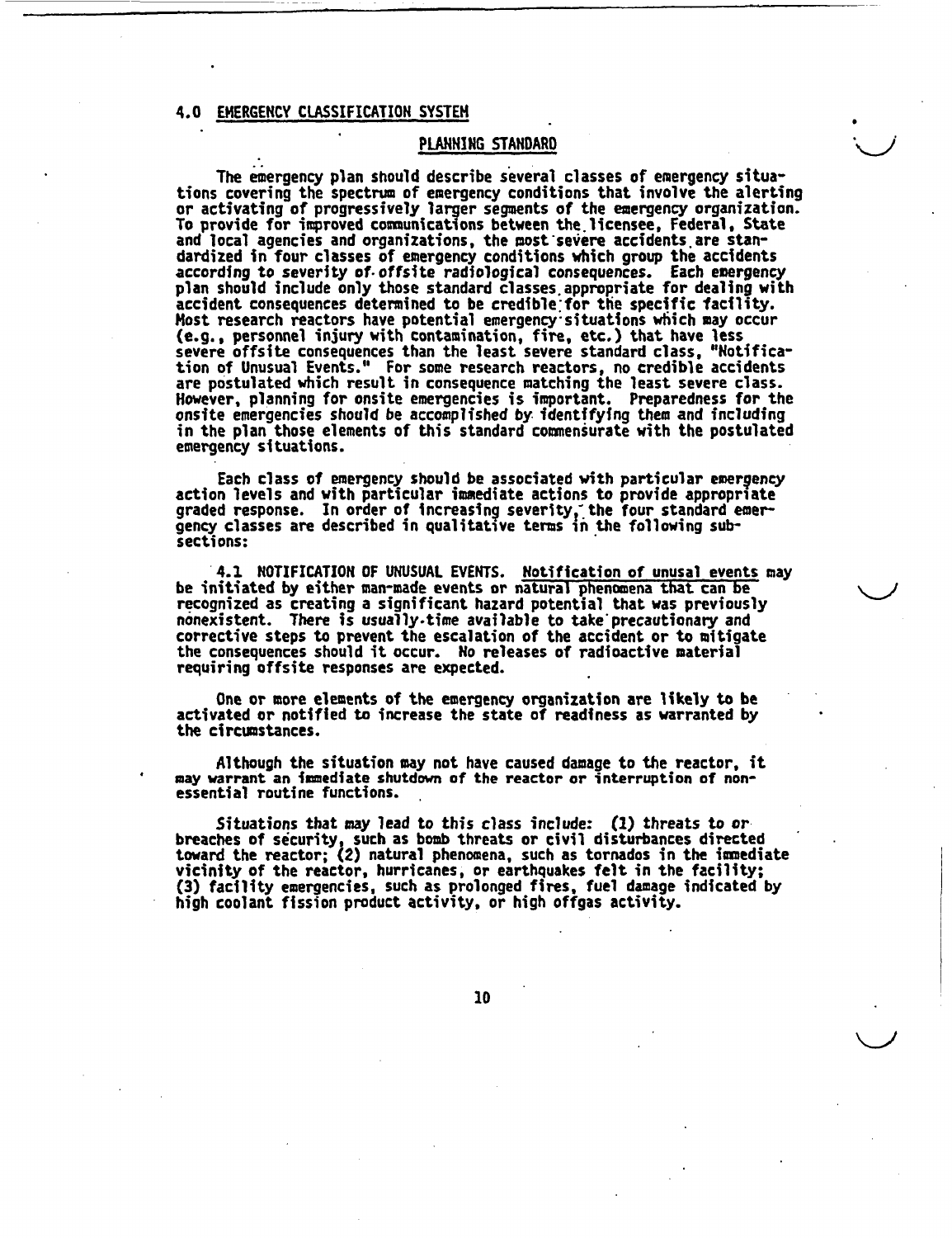4.2 ALERT. Events leading to an alert would be of such radiological significance as to require notification of the emergency organization and its response as appropriate for the specific emergency situation. Under this class it is unlikely that offsite response or monitoring would be necessary. Substantial modification of reactor operating status is a highly probable corrective action. Protective evacuations or isolation of certain areas within the operations boundary or within the site boundary may be<br>"necessary." Situations that may lead to this class include: (1) severe a<br>failure of fuel cladding or of fueled experiments where containment bounts daries'exist to reduce-releases or less severe cladding failures in situa-<br>
: tions where fission products are not well contained, or (2) significant: releases of radioactive materials as a result of experiment failures. Louis Dances and on the Car

......4.3: SITE AREA EMERGENCY. A site area emergency may be initiated when events such as major damage of fuel or cladding and actual or imminent : failure of other physical barriers containing fission products in reactor fuel or fueled experiments have occurred and projected offsite radiological consequences exceed Appendix I action levels. Monitoring at the site. " boundary should be conducted to assess the need for offsite protective actions. Protective measures on site may be necessary. If the site of the state  $\mathcal{L}^{\mathcal{A}}$  and  $\mathcal{L}^{\mathcal{A}}$ 

4.4 GENERAL EMERGENCY. A general emergency may be initiated by accidents which result in an uncontrolled release of radioactive material into the air, water, or ground to the extent that protective actions offsite may be necessary. This class of accident is not credible for most research reactors. Therefore, most research reactors would not include this class as  $\mathcal{L}_{\mathbf{z}}$  part of their emergency plans.

A protective action that may be recommended to offsite authorities may be to shelter the general public within the EPZ. State and local government response organizations have the ultimate responsibility for initiating and implementing any recommended offsite protective actions. ..  $d\geq 2$  ,  $d\geq 2$ 2. "中国的情况

| $\overline{\mathcal{F}^{\mathcal{F}}}$ with $\mathcal{E}^{\mathcal{F}}=\mathcal{E}^{\mathcal{F}}$ , where the set of |                                                                                                                                                                                                   |
|----------------------------------------------------------------------------------------------------------------------|---------------------------------------------------------------------------------------------------------------------------------------------------------------------------------------------------|
|                                                                                                                      |                                                                                                                                                                                                   |
|                                                                                                                      |                                                                                                                                                                                                   |
|                                                                                                                      |                                                                                                                                                                                                   |
|                                                                                                                      | a katalog atau<br>$\mathcal{L} = \mathcal{L} \mathcal{L} = \mathcal{L} \mathcal{L} \mathcal{L} \mathcal{L} \mathcal{L} \mathcal{L} \mathcal{L} = \mathcal{L} \mathcal{L} \mathcal{L} \mathcal{L}$ |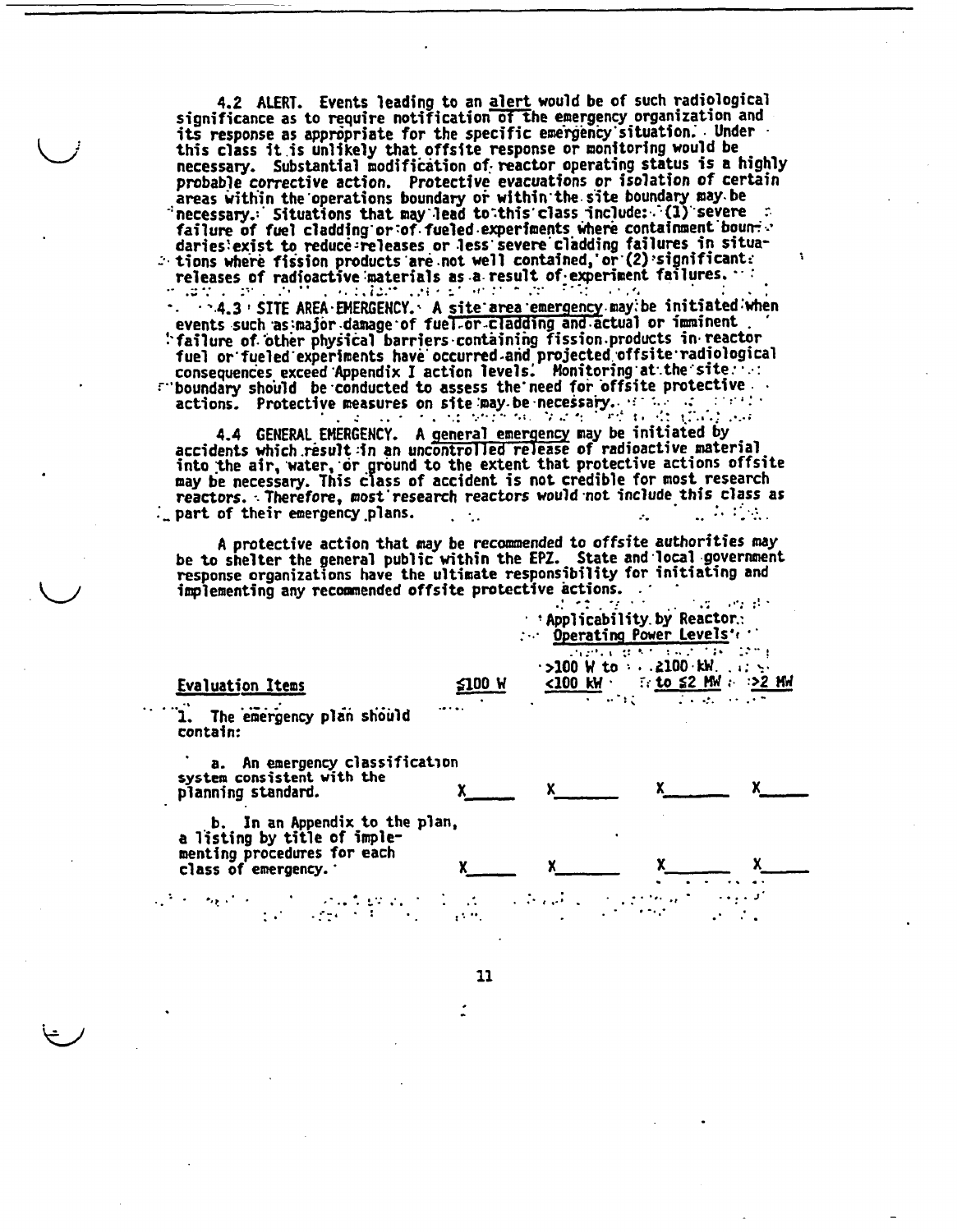### 5.0 EMERGENCY ACTION LEVELS

### PLANNING STANDARD

Because of the wide-diversity in research reactors (power level, engineered safety features,' site.environment, etc.), those conditions which might initiate or signal a-radiological incident having particular offsite consequences will vary widely among facilities. Action levels may be specified for effluent monitors or other plant parameters for which the dose rates and radiological effluent releases at the site boundary can be projected. To establish effluent action levels, facilities that have meteorological information available may base the action levels on actual meteorological conditions; otherwise, the criteria for downwind concentration Section 4 of ANSI/ANS 15.7-1977, "Research Reactor Site Evaluation," should be used. Each-emergency plan should establish emergency action levels appropriate .for the specific facility and consistent with Appendix I. The emergency plan should include emergency action levels to initiate protective actions for members of the general public onsite. The protective action guide (PAG) shall be **1** rem whole body or 5 rem thyroid.-

|                                                                                                                                                                                                                                                                     |        | Applicability by Reactor<br>Operating Power Levels |                     |       |
|---------------------------------------------------------------------------------------------------------------------------------------------------------------------------------------------------------------------------------------------------------------------|--------|----------------------------------------------------|---------------------|-------|
| <b>Evaluation Items</b>                                                                                                                                                                                                                                             | ≨100 W | $>100$ W to<br><100 kW                             | ≩100 kW<br>to ≤2 MW | >2 MW |
| 1. Each licensee's emergency<br>plan should contain:                                                                                                                                                                                                                |        |                                                    |                     |       |
| a. Emergency action levels<br>which are appropriate to the<br>specific facility and consistent<br>with Appendix I. To the extent<br>possible specify effluent<br>monitors used to project dose<br>rates and radiological effluent<br>releases at the site boundary. |        |                                                    |                     |       |
|                                                                                                                                                                                                                                                                     |        |                                                    |                     |       |

SManual of protective Action Guides and Protective Actions for Nuclear Incidents, EPA-520/1-75001, Sept. 1975; U.S. Environmental Protection Agency.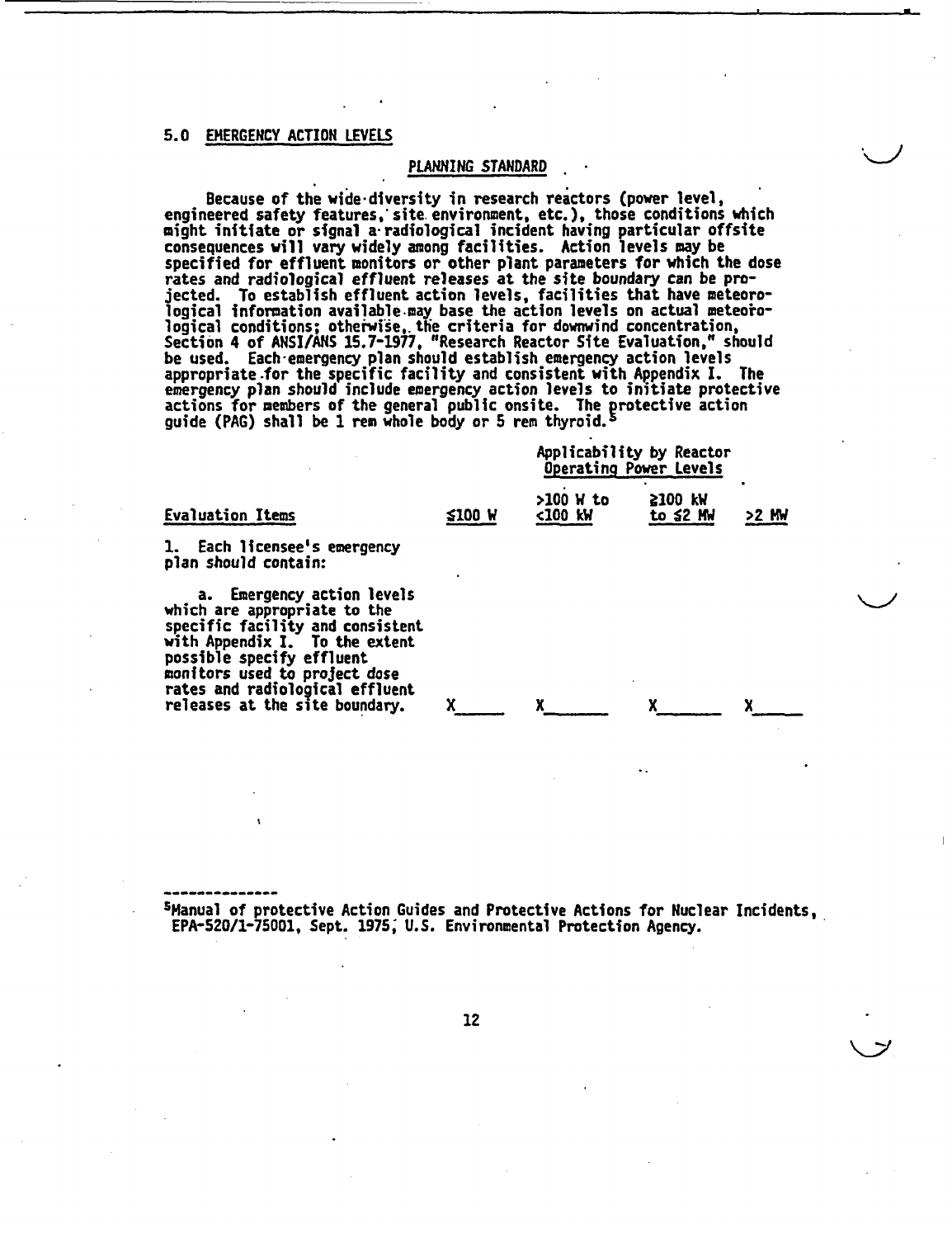### 6.0 EMERGENCY PLANNING ZONES

### . PLANNING STANDARD

 $\ddot{\cdot}$ 

.. As part of emergency planning, the reactor owner/operator of a facility<br>'that identifies radiological emergencies which result in offsite plume ex-Inat identifies radiological emergencies which result in offsite plume ex-<br>posures exceeding 1 rem whole body or 5 rem thyroid should jidentify an<br>emergency planning zone (EPZ). The postulated radioactive release from<br>cred

|                                                                                                                     | $\ldots$ :<br>Applicability by Reactor<br>: Operating Power Levels              |
|---------------------------------------------------------------------------------------------------------------------|---------------------------------------------------------------------------------|
| <b>Evaluation Items</b>                                                                                             | $>100$ $W$ to<br>'≥100 kW<br>≨100 W<br>to $$2 \, \text{Mm}$<br><100 kW<br>>2 MW |
| 1. Ensure that the emergency<br>plan identifies the EPZ.                                                            | ٠.<br>X                                                                         |
| 2. If the EPZ is not consistent<br>with Appendix II, the plan shall<br>include an acceptable basis for.<br>the EPZ. | ÷<br>، ،                                                                        |
|                                                                                                                     | x                                                                               |
|                                                                                                                     | b.                                                                              |
|                                                                                                                     | a.<br>$\cdot$ . $\cdot$                                                         |
|                                                                                                                     |                                                                                 |
|                                                                                                                     |                                                                                 |
|                                                                                                                     | $\ddot{\phantom{a}}$                                                            |
|                                                                                                                     | 13                                                                              |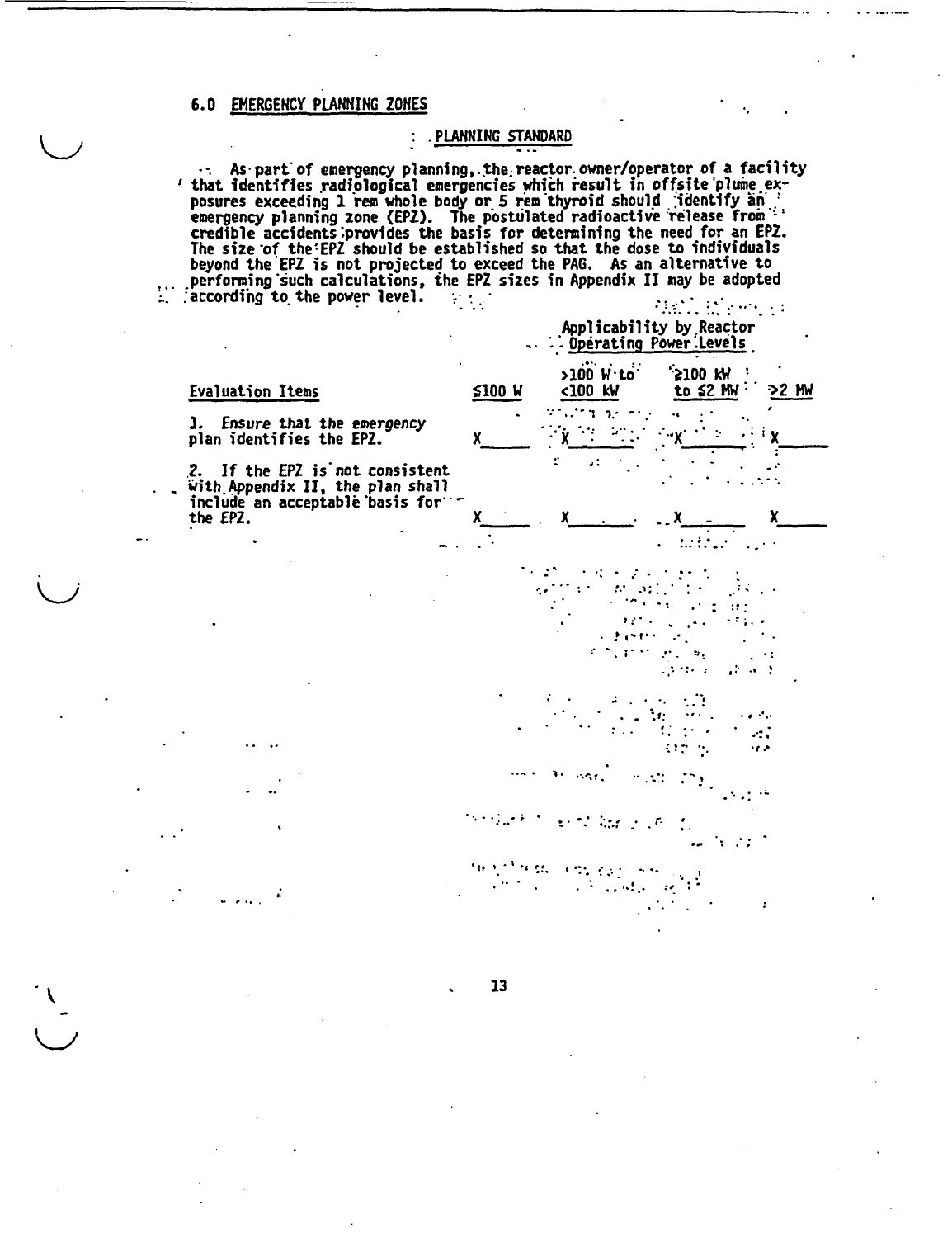# 7.0 EMERGENCY RESPONSE

# PLANNING STANDARD

Emergency response measures should be identified for each emergency. Emergency response measures should be ruencilled for each chargency.<br>These meanings measures should be related to the emergency class and action These response measures should be related to the emerge<br>loughs that specify what measures are to be implemented

|                                                                                                                                                                                                                    |          | Applicability by Reactor<br>Operating Power Levels |                              |    |  |
|--------------------------------------------------------------------------------------------------------------------------------------------------------------------------------------------------------------------|----------|----------------------------------------------------|------------------------------|----|--|
| <b>Evaluation Items</b>                                                                                                                                                                                            | $$100$ W | $>100$ W to<br><100 kW                             | ≥100 kW<br>to \$2 MM : >2 MM |    |  |
| 1. The emergency plan should<br>cover the following notification<br>information for emergency<br>response:                                                                                                         |          |                                                    |                              |    |  |
| a. The actions to notify and<br>mobilize the emergency organi-<br>zation and the applicable offsite<br>support organizations for each<br>emergency class.                                                          | X.       | $\mathbf{x}$                                       |                              |    |  |
|                                                                                                                                                                                                                    |          |                                                    |                              |    |  |
| b. The location(s) of current<br>notification lists.                                                                                                                                                               | X.       |                                                    |                              |    |  |
| c. Describe the contents of<br>initial and followup emergency<br>messages to the NRC and, when<br>applicable, to offsite authori-<br>ties. To the extent known,<br>these messages should include<br>the following: |          |                                                    |                              |    |  |
| (1) Name, title and tele-<br>phone number of caller, and the<br>location of the incident and the<br>emergency class.                                                                                               |          |                                                    |                              | x. |  |
| (2) Description of emergency<br>event.                                                                                                                                                                             |          |                                                    |                              | x. |  |
| Date and time of incident<br>(3)<br>initiation.                                                                                                                                                                    |          |                                                    |                              |    |  |
| (4) The type and quantity of<br>radionuclides released or expected<br>to be released.                                                                                                                              |          |                                                    |                              |    |  |
|                                                                                                                                                                                                                    |          |                                                    |                              |    |  |
|                                                                                                                                                                                                                    | 14       |                                                    |                              |    |  |
|                                                                                                                                                                                                                    |          |                                                    |                              |    |  |
|                                                                                                                                                                                                                    |          |                                                    |                              |    |  |
|                                                                                                                                                                                                                    |          |                                                    |                              |    |  |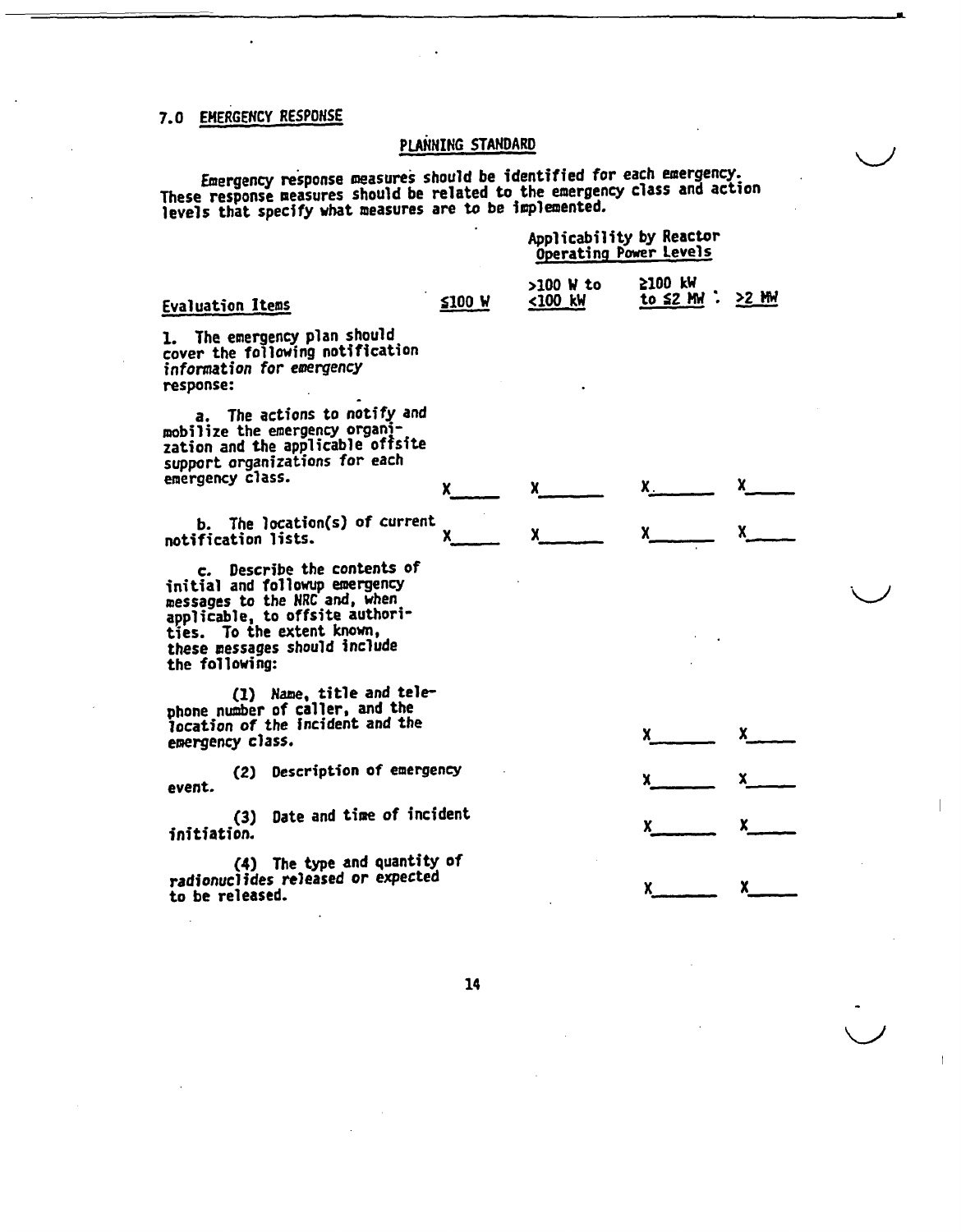### Evaluation Items

(5) Impact of releases and recommended offsite emergency actions.

d.. A.method is.established to insure that offsite authorities have received the initial message and that it is authentic.

2. The emergency plan should cover the following assessment • considerations:

a. A description of methods<br>for.gathering and processing….. information for assessment actions.

3. The emergency plan should provide a summary description of those actions that could be taken to mitigate or correct the problem for each emergency<br>class.

4. The emergency plan should describe protective actions appropriate for the emergency class. The emergency plan should include the following:

a. Conditions for either partial or complete onsite evacuation, evacuation routes, and primary and alternate assembly areas.

b. Methods to ensure per- sonnel accountability and the segregation of potentially contaminated personnel.

c. Protective measures and exposure guidelines for emergency personnel.

 $\setminus$ 

# Operating Power Levels >100 W to **Z100** kW •to:'2 KdF >2 *MW* **5100 W <100 KW**  $\ddot{\cdot}$ ende 1 **S..** . E ~ X  $\ddotsc$ ,  $\sim$  ,  $\sim$  ,  $\sim$  ,  $\sim$  ,  $\sim$  ,  $\sim$  ,  $\sim$  ,  $\sim$  ,  $\sim$  ,  $\sim$  ,  $\sim$  ,  $\sim$  ,  $\sim$  ,  $\sim$  ,  $\sim$  ,  $\sim$  ,  $\sim$  ,  $\sim$  ,  $\sim$  ,  $\sim$  ,  $\sim$  ,  $\sim$  ,  $\sim$  ,  $\sim$  ,  $\sim$  ,  $\sim$  ,  $\sim$  ,  $\sim$  ,  $\sim$  ,  $\sim$  ,  $\sim$  ,  $\$  $\sim$   $\pm$   $\pm$  $\sim$  .  $\mathbb{R}^2$  $\mathcal{L}$  $\ddot{\cdot}$ ويدوه  $\sim 10$ . .  $\ddot{\phantom{0}}$  $\sim$   $\sim$  $x^2 - \frac{\log 1}{x}$  $x = x$  $x$  x x x x  $x$   $x$   $x$   $x$  $x$  x  $x$  x

Applicability by Reactor

 $\mathcal{L}^{\mathcal{A}}$ **15**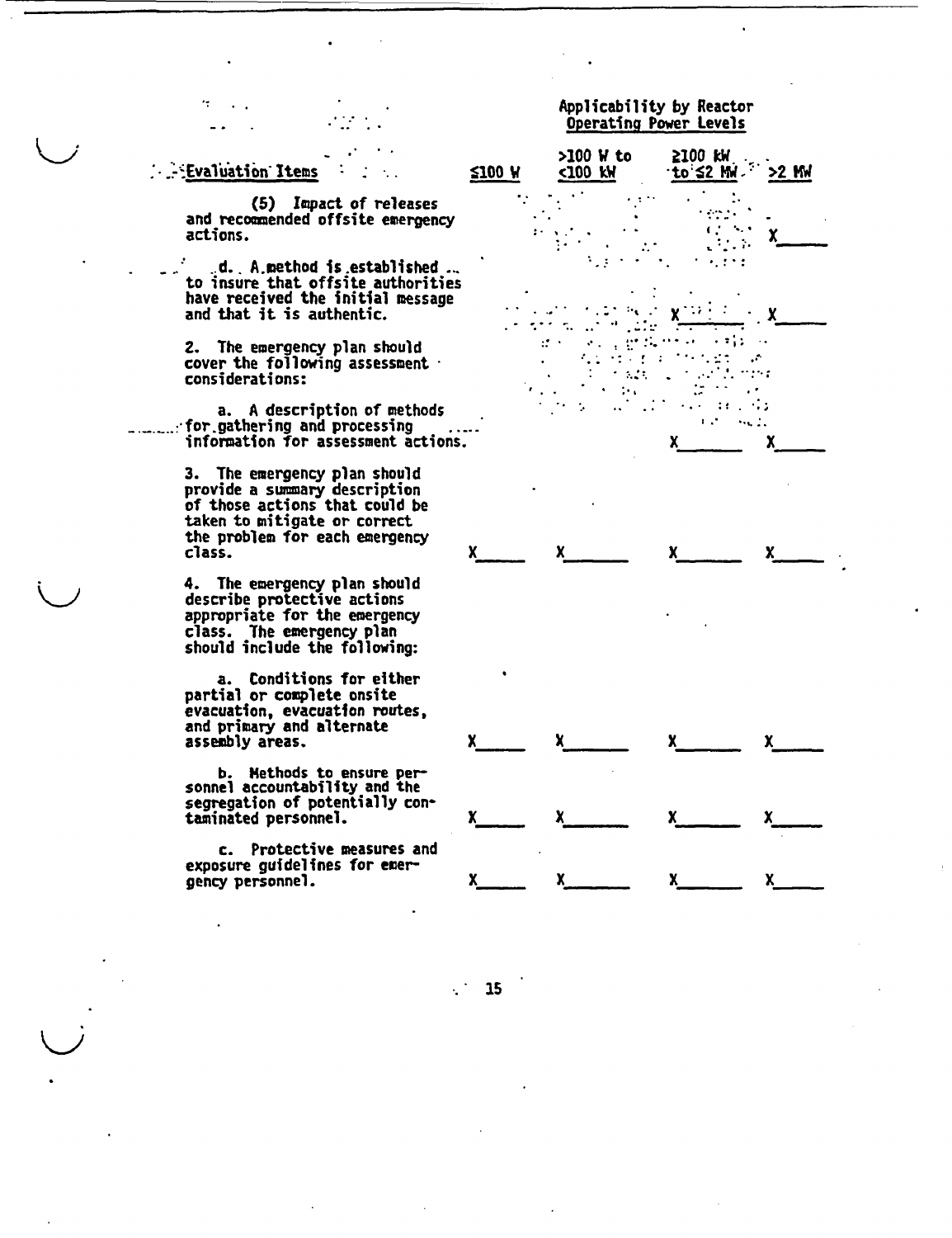|                                                                                                                                                                                                                                                                                                |        | Whileapilley by vagrent<br>Operating Power Levels |                         |       |  |
|------------------------------------------------------------------------------------------------------------------------------------------------------------------------------------------------------------------------------------------------------------------------------------------------|--------|---------------------------------------------------|-------------------------|-------|--|
| <b>Evaluation Items</b>                                                                                                                                                                                                                                                                        | ≤100 W | >100 W to<br><100 kW                              | $2100$ kW<br>to ≨2 MM · | >2 MW |  |
| d. Provisions for isolation<br>and access control of facility<br>areas to minimize exposures to<br>radiation and the spread of<br>radioactive contamination.                                                                                                                                   |        |                                                   |                         |       |  |
| e. The methods for monitor-<br>ing radiation dose rates and con-<br>tamination levels, both onsite and<br>offsite, including provisions<br>for transmitting collected in-<br>formation and data to the ele-<br>ment of the emergency organiza-<br>tion responsible for accident<br>assessment. |        | . .                                               |                         |       |  |
|                                                                                                                                                                                                                                                                                                |        |                                                   |                         |       |  |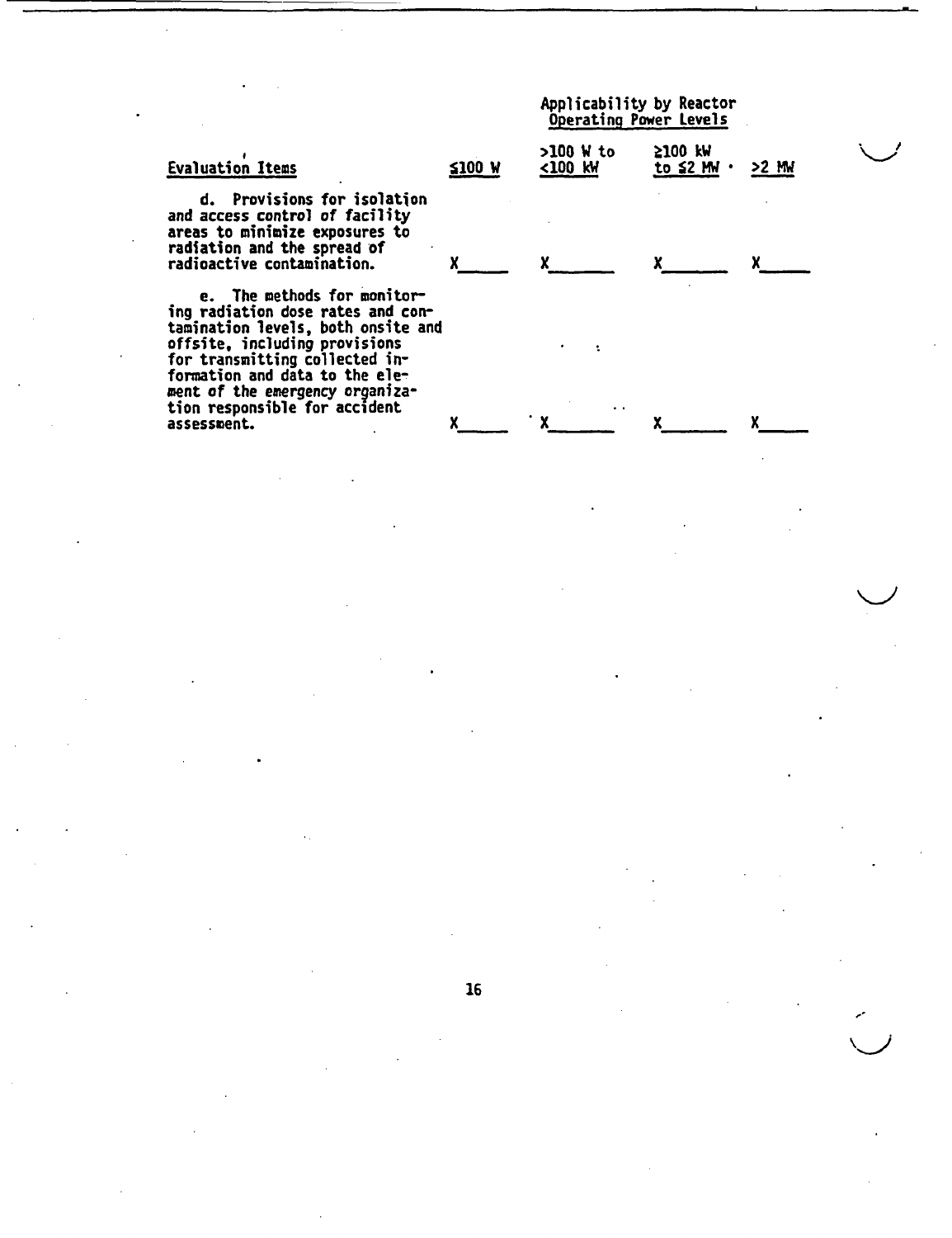# 8.0 EMERGENCY FACILITIES AND EQUIPMENT  $\sim$

 $\cdot$ :

### PLANNING STANDARD

The emergency plan should briefly describe the emergency facilities, types of equipment and their location.

### **Evaluation Items**

 $\mathbb{R}^2$ 

1. The emergency plan should describe an emergency support center (ESC).

2. Representative types of monitoring and sampling equipment to be used for accident assessment and their location. These should include:

a. Portable and fixed radiological monitors.

b. Sampling equipment.

c. Instrumentation for specific radionuclide identification and analysis.

d. Personnel monitoring equipment.

e. The plan should also de-<br>scribe nonradiological monitors or indicators that may provide . ... pertinent information; for example:

> $(1)$  Reactor instrumentation.

(2) Fire detectors, earthquake sensors, etc.

(3) Source of meteorological data representative of facility location.



X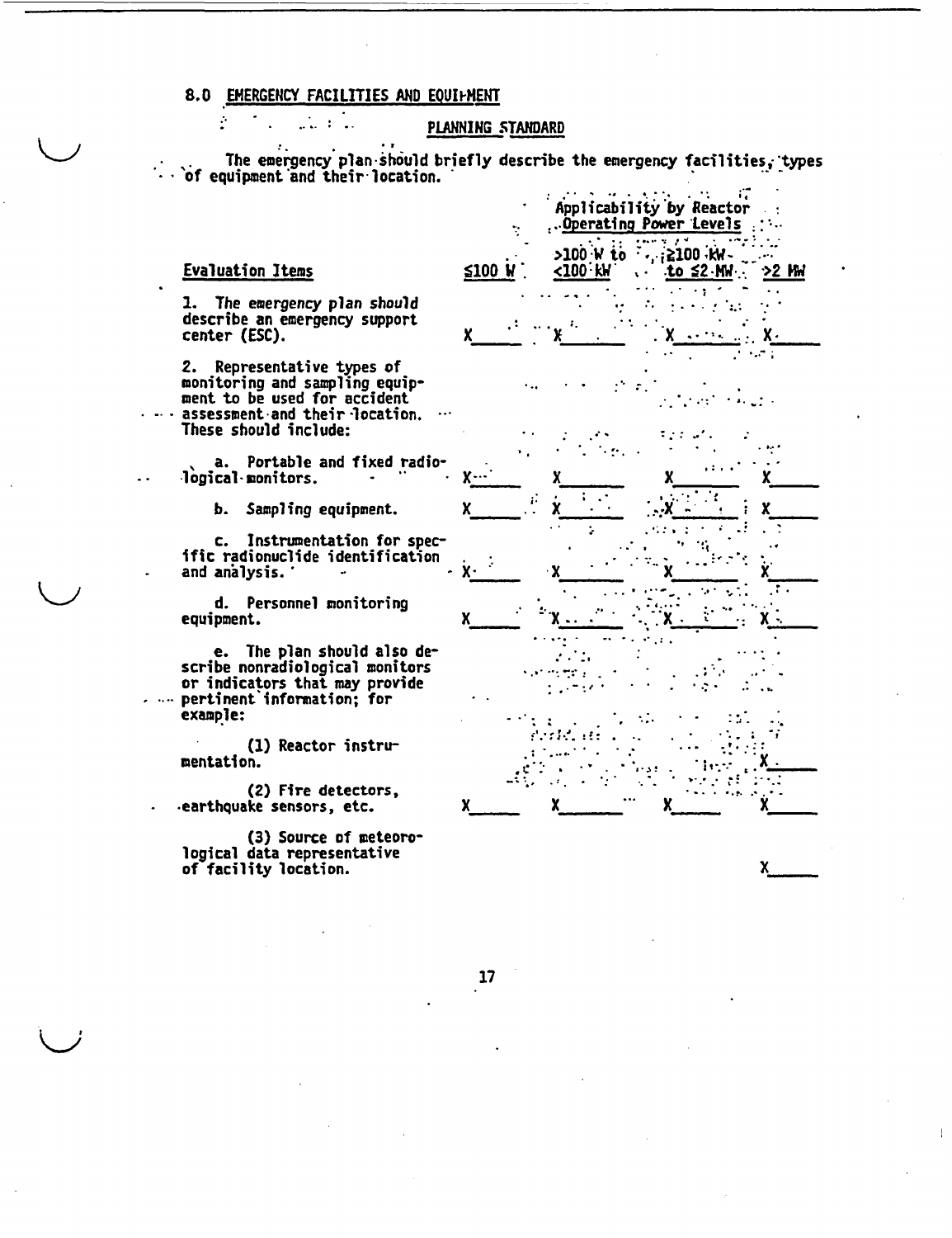|                      | Applicability by Reactor<br>Operating Power Levels |       |
|----------------------|----------------------------------------------------|-------|
| >100 W to<br><100 kW | 2100 KW<br>to ≤2 MW                                | >2 MW |

x x x **x**

**x x x x x** 

x\_\_\_ **x** x **x\_\_** \_\_

**x x x x x** 

x

# Evaluation Items 100 **W 100 W**

3. The emergency plan should identify those measures that will be used to provide necessary assistance to persons injured or exposed to radiation. The capabilities for decontamination, administering first aid, transporting injured personnel, and arrangements for medical treatment should be described. The following items should be included:

a. Facilities for personnel decontamination.

b. Methods for handling and transporting contaminated injured personnel.

c. Written agreements with hospitals to. ensure that medical services are available and the staff is prepared to handle radiological emergencies.

4. The emergency plan should adequately identify the emergency comunications systems that will be available to communicate instructions and information both onsite and offslte throughout the course of an emergency.

5. Facilities planning for a site area emergency should establish reliable means of comunication, e.g., public telephone and radio, that **is** compatible with local offsite support groups.

18

 $\mathbb{R}^2$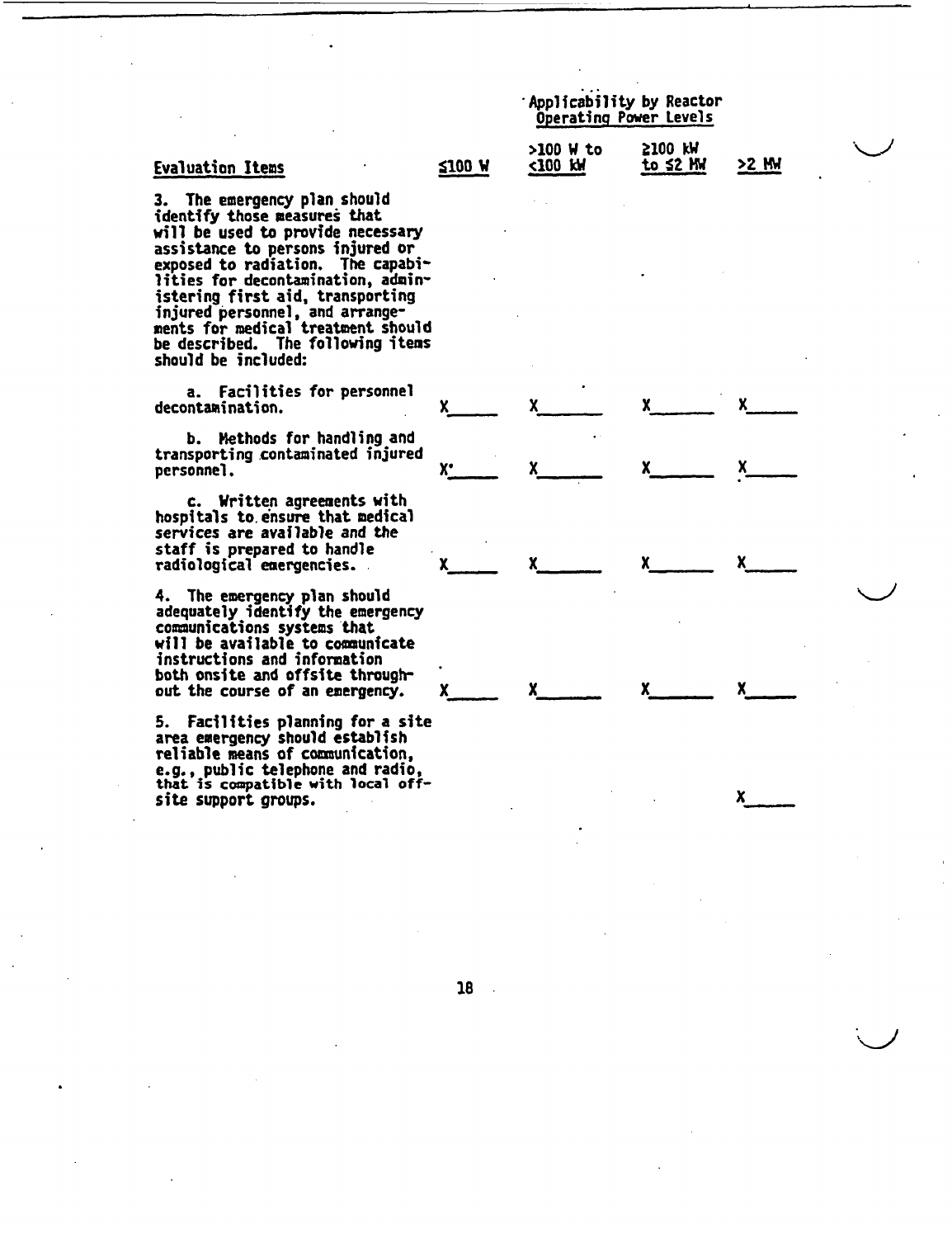### 9.0 RECOVERY

# · PLANNING STANDARD

 $\ddot{\phantom{a}}$  .

 $\begin{aligned} \begin{bmatrix} \mathbf{1} & \mathbf{1} & \mathbf{1} \\ \mathbf{1} & \mathbf{1} & \mathbf{1} \end{bmatrix} & \begin{bmatrix} \mathbf{1} & \mathbf{1} & \mathbf{1} \\ \mathbf{1} & \mathbf{1} & \mathbf{1} \end{bmatrix} \end{aligned}$ 

 $\cdots$  in this element of the emergency plan should describe the criteria for<br>restoring the reactor facility to a safe status including reentry into the<br>reactor building or portions of the facility that may have been evacu

|                                                                             |              |                            | Applicability by Reactor<br>Operating Power Levels |  |
|-----------------------------------------------------------------------------|--------------|----------------------------|----------------------------------------------------|--|
| tin L<br><b>Evaluation Items</b>                                            | $\leq$ 100 W | $>100$ W to<br><100 kW     | 2100 KW<br>to $52$ MM $\cdot$ >2 MM                |  |
| 1. The emergency plan should specify:                                       |              | <b>Service</b>             |                                                    |  |
| a. That recovery procedure(s)<br>will be written and approved as<br>needed. |              | ale <b>CX</b> of the c     | $\mathbf{r}$                                       |  |
|                                                                             |              | $\mathcal{L}_{\text{max}}$ |                                                    |  |
|                                                                             |              |                            |                                                    |  |
|                                                                             |              |                            |                                                    |  |
|                                                                             |              |                            |                                                    |  |
|                                                                             |              |                            |                                                    |  |
|                                                                             |              | 计微型 法财务的人                  |                                                    |  |
|                                                                             |              |                            | $\mathbf{z}$ .                                     |  |
|                                                                             |              |                            |                                                    |  |

 $\cdot$  : 19.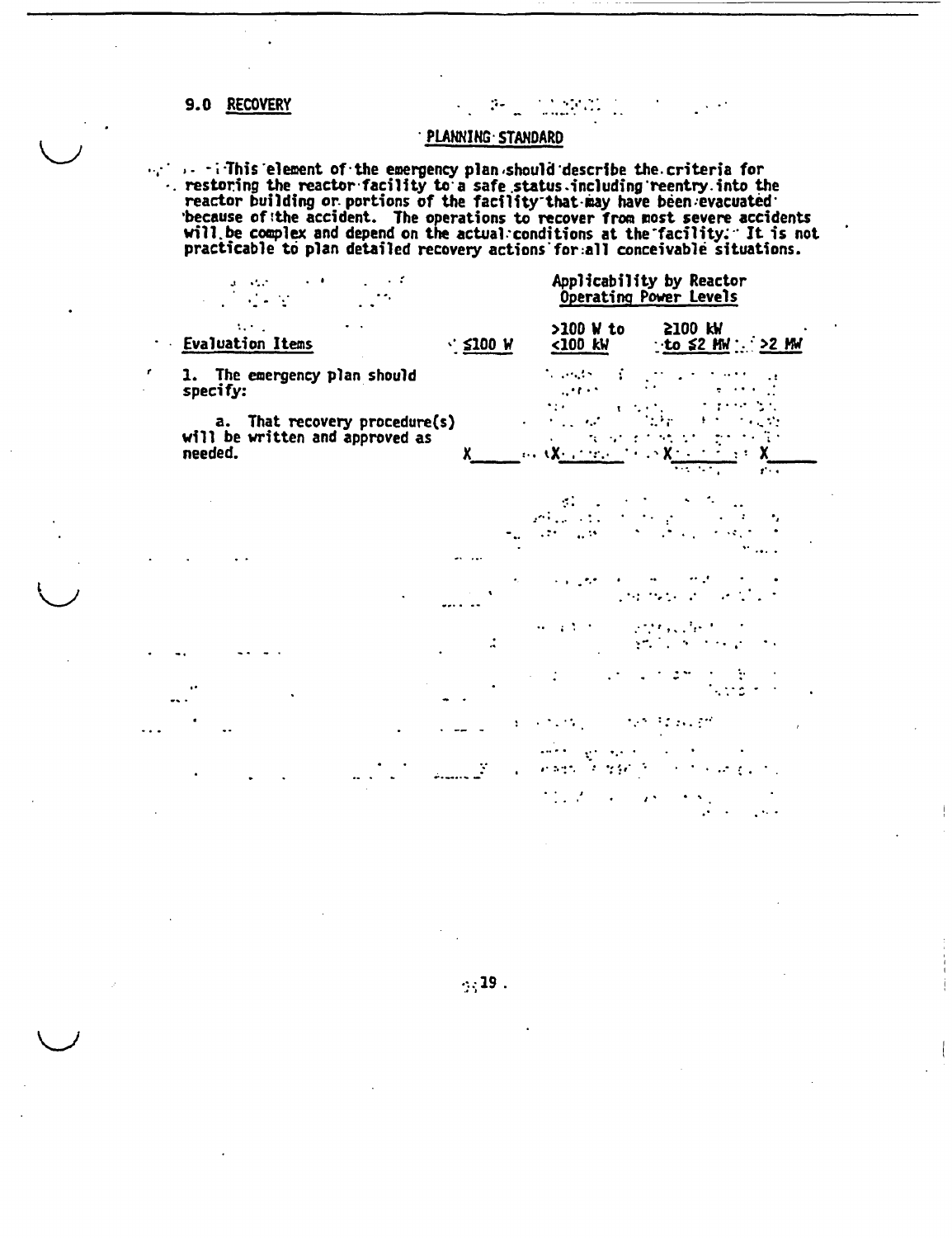### 10.0 MAINTAINING EMERGENCY PREPAREDNESS

### PLANNING STANDARD

**k-Ij**

The emergency plan should describe the elements necessary for maintaining an acceptable state of emergency preparedness. **A** description should be provided of how the effectiveness of the emergency plan-will be maintained including training, review-and update of the emergency plan and associated implementing procedures, and maintenance and inventory of equipment and supplies that would be used in emergencies

|                                                                                                                                                                                                                               |        | Applicability by Reactor<br>Operating Power Levels |                           |       |
|-------------------------------------------------------------------------------------------------------------------------------------------------------------------------------------------------------------------------------|--------|----------------------------------------------------|---------------------------|-------|
| Evaluation Items                                                                                                                                                                                                              | ≰100 W | >100 W to<br><100 kW                               | ≩100 KW<br>to $\leq 2$ MW | >2 MW |
| 1. The emergency plan should<br>describe an initial training<br>and periodic retraining program<br>designed to maintain the ability<br>of emergency response personnel<br>to perform assigned functions for<br>the following: |        |                                                    |                           |       |
| a. Personnel responsible for<br>decisionmaking and transmitting<br>emergency information and instruc-<br>tions.                                                                                                               |        |                                                    |                           |       |
| b. Personnel responsible for<br>accident assessment.                                                                                                                                                                          |        |                                                    |                           |       |
| c. Radiological monitoring<br>and analysis teams.                                                                                                                                                                             | X.     |                                                    |                           |       |
| d. First aid and rescue<br>personne].                                                                                                                                                                                         |        |                                                    |                           |       |
| Medical support personnel<br>e.                                                                                                                                                                                               | X.     |                                                    |                           |       |
| f. Police, security, ambu-<br>lance and fire fighting personnel.                                                                                                                                                              | X.     |                                                    |                           |       |
| 9 - Tha anawaanay alaa shauld                                                                                                                                                                                                 |        |                                                    |                           |       |

2. The emergency plan should provide for: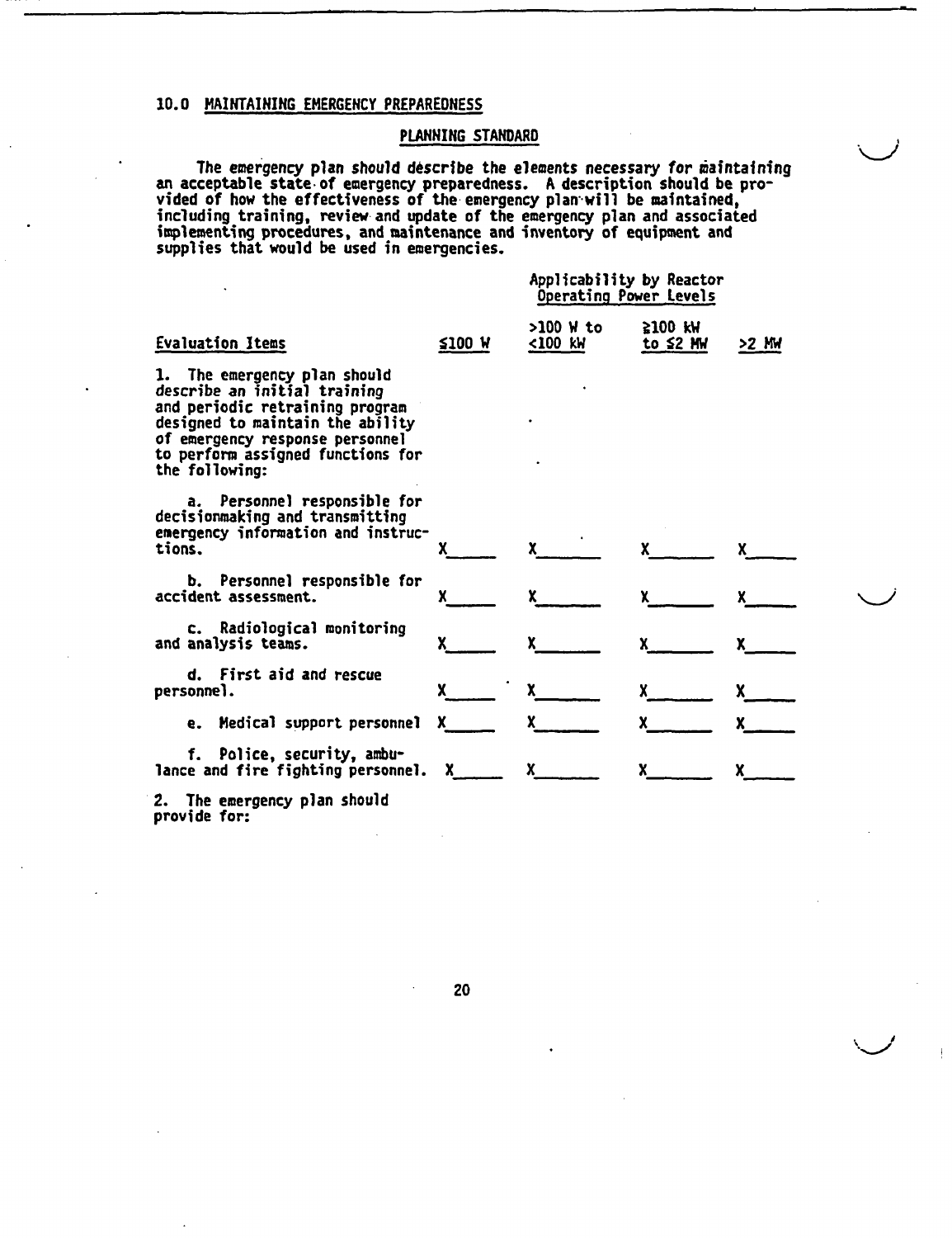$\sim 10$  $\mathbb{R}^n$ 

| <b>Evaluation Items</b>                                                                                                                                                                                                                | $$100$ M | >100 W to<br>$100$ kW | <b>≥100 KW</b><br>to $\leq 2$ MW | `>2 MW |
|----------------------------------------------------------------------------------------------------------------------------------------------------------------------------------------------------------------------------------------|----------|-----------------------|----------------------------------|--------|
| a. Annual onsite emergency<br>drills, to be conducted as<br>action drills. <sup>6</sup>                                                                                                                                                |          |                       |                                  |        |
| b. Provision for critiques of<br>all drills, including timely eval-<br>uation of observer comments and                                                                                                                                 |          |                       |                                  |        |
| correction of identified deficien-<br>cies.                                                                                                                                                                                            |          |                       |                                  |        |
| c. Development of written<br>scenarios for conducting annual<br>$action$ drills.                                                                                                                                                       |          |                       |                                  |        |
| 3. The emergency plan should<br>provide for a biennial review<br>and update of the emergency.<br>$\cdots$ plan and implementing procedures $\cdots$<br>and agreements with offsite<br>support organizations and agencies<br>including: |          |                       |                                  |        |
| a. Reviews and approvals by<br>those responsible for emergency<br>planning.                                                                                                                                                            |          |                       |                                  |        |
| b. Incorporation of modifi-<br>cations resulting from action<br>drills or changes in the.<br>facility or environs.                                                                                                                     |          |                       |                                  |        |
| c. Timely forwarding of<br>approved amendments to the plan,<br>agreements, and implementing<br>procedures to authorized<br>individuals, agencies and<br>support organizations.                                                         |          |                       |                                  | x      |

Applicability by Reactor Operating Power Levels

 $\bullet$ 

**bAn action drill tests the integrated capability of the emergency plan, or a** component thereof, and may include instruction periods to develop and maintain skills in a particular operation.

 $\frac{21}{2}$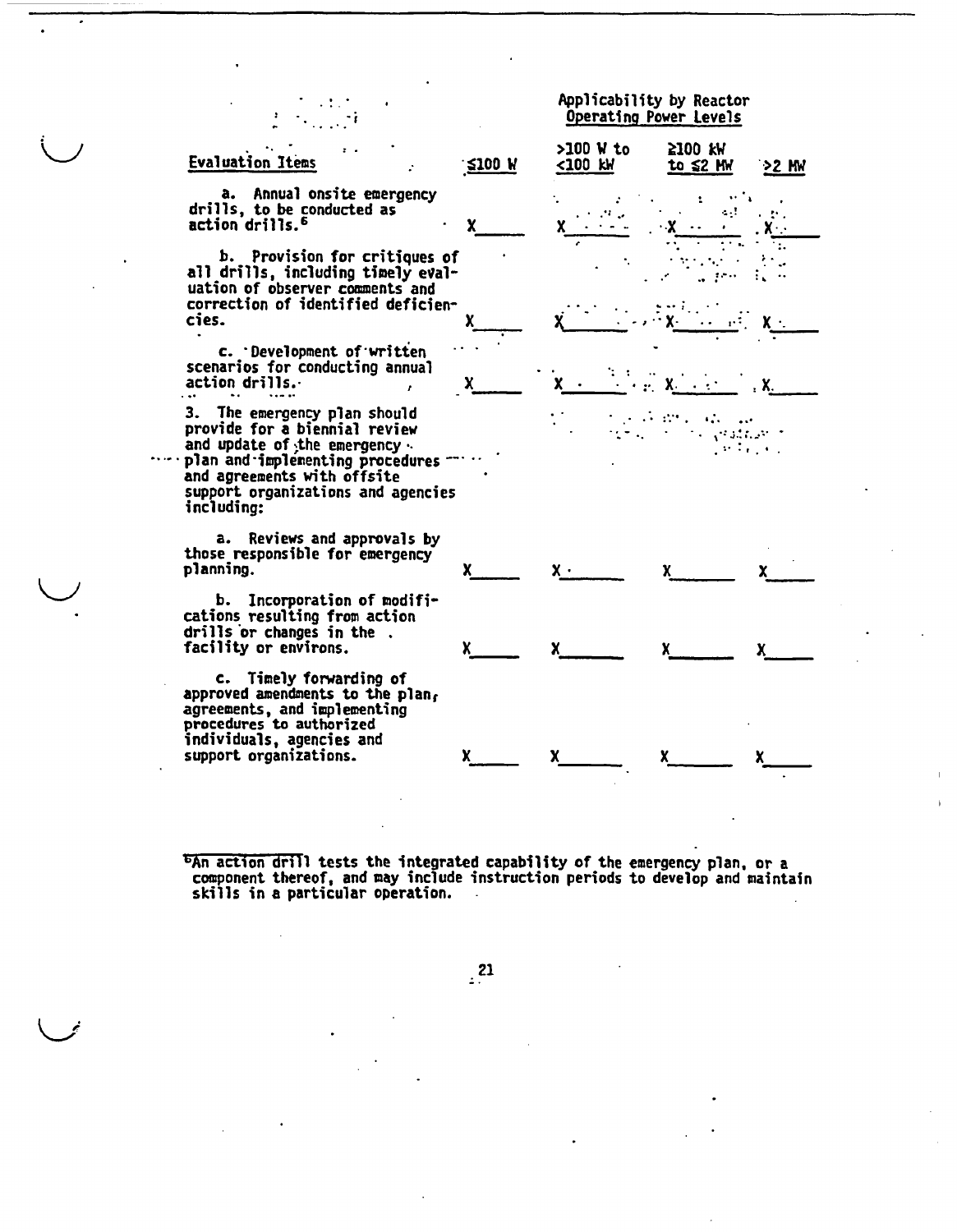|                                                                                                                                                                                      |               | Applicability by Reactor<br>Operating Power Levels |                           |         |
|--------------------------------------------------------------------------------------------------------------------------------------------------------------------------------------|---------------|----------------------------------------------------|---------------------------|---------|
| <b>Evaluation Items</b>                                                                                                                                                              | <b>≤100 W</b> | >100 W to<br><100 kW                               | 2100 KW<br>to $\leq 2$ MW | $>2$ MW |
| 4. The emergency plan should<br>describe the provisions to<br>ensure operational readiness<br>of emergency communications<br>and emergency health physics<br>equipment by including: |               |                                                    |                           |         |
| a. Required maintenance<br>and minimum calibration<br>frequency.                                                                                                                     |               |                                                    |                           |         |
| b. Functional testing inclu-<br>ding minimum frequency.                                                                                                                              |               |                                                    |                           |         |
| c. Minimum frequency of.<br>inventory for equipment and<br>supplies.                                                                                                                 |               |                                                    |                           |         |

 $\sqrt{1-\frac{1}{2}}$ 

 $\mathcal{L}^{\text{max}}_{\text{max}}$ 

 $\mathcal{L}^{\mathcal{L}}$  and  $\mathcal{L}^{\mathcal{L}}$  are the set of the set of the set of the set of  $\mathcal{L}^{\mathcal{L}}$ 

 $\label{eq:2.1} \frac{1}{\sqrt{2}}\left(\frac{1}{\sqrt{2}}\right)^{2} \left(\frac{1}{\sqrt{2}}\right)^{2} \left(\frac{1}{\sqrt{2}}\right)^{2} \left(\frac{1}{\sqrt{2}}\right)^{2} \left(\frac{1}{\sqrt{2}}\right)^{2} \left(\frac{1}{\sqrt{2}}\right)^{2} \left(\frac{1}{\sqrt{2}}\right)^{2} \left(\frac{1}{\sqrt{2}}\right)^{2} \left(\frac{1}{\sqrt{2}}\right)^{2} \left(\frac{1}{\sqrt{2}}\right)^{2} \left(\frac{1}{\sqrt{2}}\right)^{2} \left(\$ 

 $\sim 10^{-1}$ 

 $\mathcal{L}^{\mathcal{L}}(\mathcal{L}^{\mathcal{L}})$  and  $\mathcal{L}^{\mathcal{L}}(\mathcal{L}^{\mathcal{L}})$  and  $\mathcal{L}^{\mathcal{L}}(\mathcal{L}^{\mathcal{L}})$ 

 $\label{eq:2.1} \frac{1}{\sqrt{2}}\int_{\mathbb{R}^3}\frac{1}{\sqrt{2}}\left(\frac{1}{\sqrt{2}}\right)^2\frac{1}{\sqrt{2}}\left(\frac{1}{\sqrt{2}}\right)^2\frac{1}{\sqrt{2}}\left(\frac{1}{\sqrt{2}}\right)^2\frac{1}{\sqrt{2}}\left(\frac{1}{\sqrt{2}}\right)^2\frac{1}{\sqrt{2}}\left(\frac{1}{\sqrt{2}}\right)^2\frac{1}{\sqrt{2}}\frac{1}{\sqrt{2}}\frac{1}{\sqrt{2}}\frac{1}{\sqrt{2}}\frac{1}{\sqrt{2}}\frac{1}{\sqrt{2}}$ 

 $\frac{1}{2}$ 

 $\mathcal{F}_{\mathcal{G}}$ 

 $\label{eq:2.1} \mathcal{L}(\mathcal{L}^{\mathcal{L}}_{\mathcal{L}}(\mathcal{L}^{\mathcal{L}}_{\mathcal{L}})) \leq \mathcal{L}(\mathcal{L}^{\mathcal{L}}_{\mathcal{L}}(\mathcal{L}^{\mathcal{L}}_{\mathcal{L}})) \leq \mathcal{L}(\mathcal{L}^{\mathcal{L}}_{\mathcal{L}}(\mathcal{L}^{\mathcal{L}}_{\mathcal{L}}))$ 

 $\label{eq:2.1} \frac{1}{\sqrt{2}}\int_{\mathbb{R}^3}\frac{1}{\sqrt{2}}\left(\frac{1}{\sqrt{2}}\right)^2\frac{1}{\sqrt{2}}\left(\frac{1}{\sqrt{2}}\right)^2\frac{1}{\sqrt{2}}\left(\frac{1}{\sqrt{2}}\right)^2.$ 

 $\label{eq:2.1} \mathcal{L}(\mathcal{A}) = \mathcal{L}(\mathcal{A}) \otimes \mathcal{L}(\mathcal{A})$  $\mathcal{L}^{\text{max}}_{\text{max}}$  and  $\mathcal{L}^{\text{max}}_{\text{max}}$ 

 $\hat{\mathcal{L}}$ 

22

 $\label{eq:2.1} \frac{1}{2} \sum_{i=1}^n \frac{1}{2} \sum_{j=1}^n \frac{1}{2} \sum_{j=1}^n \frac{1}{2} \sum_{j=1}^n \frac{1}{2} \sum_{j=1}^n \frac{1}{2} \sum_{j=1}^n \frac{1}{2} \sum_{j=1}^n \frac{1}{2} \sum_{j=1}^n \frac{1}{2} \sum_{j=1}^n \frac{1}{2} \sum_{j=1}^n \frac{1}{2} \sum_{j=1}^n \frac{1}{2} \sum_{j=1}^n \frac{1}{2} \sum_{j=1}^n \frac{$ 

 $\sim$ 

 $\frac{1}{2}$ 

 $\mathcal{L}_{\text{max}}$  and  $\mathcal{L}_{\text{max}}$ 

 $\tilde{\mathcal{X}}$ 

 $\mathcal{L}^{\text{max}}_{\text{max}}$  . The  $\mathcal{L}^{\text{max}}_{\text{max}}$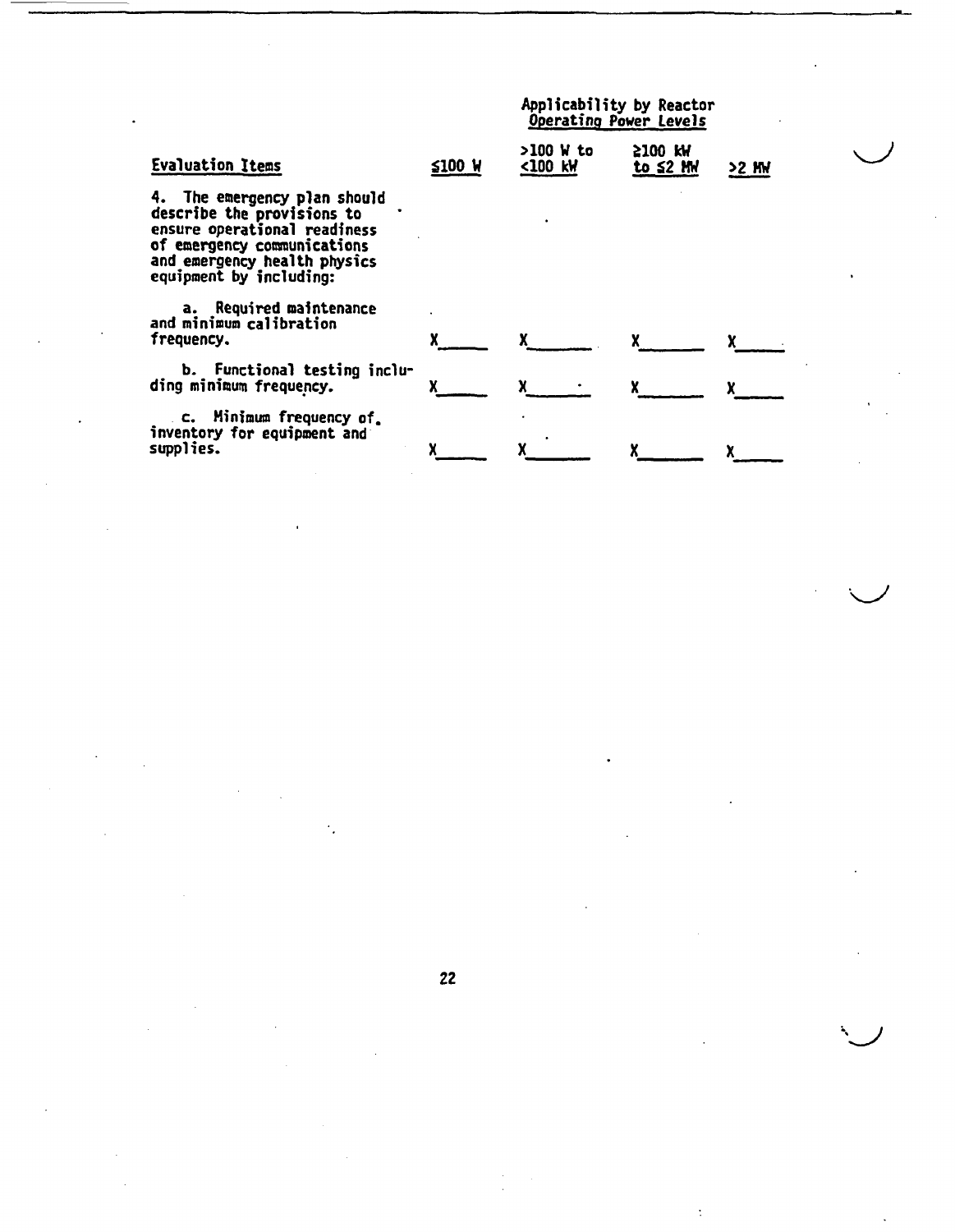### APPENDIX **I**

#### EMERGENCY CLASSES

| <b>Emergency Class</b>            | <b>Action Level<sup>1</sup></b>                                                                                                                                                                                                                                                                                           | Purpose                                                                                                                                                                                                                                                                                                                                           |
|-----------------------------------|---------------------------------------------------------------------------------------------------------------------------------------------------------------------------------------------------------------------------------------------------------------------------------------------------------------------------|---------------------------------------------------------------------------------------------------------------------------------------------------------------------------------------------------------------------------------------------------------------------------------------------------------------------------------------------------|
| Hotification of<br>Unusual Events | Actual or projected radiological<br>effluents at the site boundary<br>exceeding 10 MPC <sup>z</sup> when averaged<br>over 24 hours, or 15 mrem whole<br>body accumulated in 24 hours<br>Report or observation of severe<br>natural phenomenon<br>Receipt of bomb threat                                                   | (1) Ensure that the first<br>step in any response later<br>found to be necessary has<br>been carried out, (2) bring<br>the operating staff tp a<br>state of readiness, and<br>(3) provide systematic<br>handling of unusual events<br>information and decision-<br>making                                                                         |
| Alert                             | Actual or projected radiological<br>effluents at the site boundary<br>exceeding 50 HPC <sup>2</sup> when averaged<br>over 24 hours, or 75 mrem whole<br>body accumulated in 24 hours<br>Actual or projected radiation<br>levels at the site boundary of<br>20 mrem/hr for 1 hour whole body<br>or 100 mrem thyroid dose   | (1) Ensure that emergency<br>personnel are readily<br>available to respond if<br>the situation becomes more<br>serious or to perform<br>confirmatory radiation<br>monttoring if required,<br>and (2) provide current<br>offsite authorities<br>status information                                                                                 |
| <b>Site Area</b><br>Emergency     | Actual or projected radiological<br>effluents at site boundary exceed-<br>ing 250 MPC <sup>2</sup> when averaged over<br>24 hours, or 375 mrem whole<br>body accumulated in 24 hours<br>Actual or projected radiation<br>levels at the site boundary of<br>100 mrem/hr for 1 hour whole<br>body or 500 mrem thyroid dose. | (1) Ensure that response<br>centers are manned, (2)<br>ensure that monitoring<br>teams are dispatched.<br>(3) ensure that personnel<br>required for evacuation of<br>onsite areas are at duty<br>stations, (4) provide com-<br>sultation with offsite<br>authorities and (5) provide<br>information for the public<br>through offsite authorities |
| General Emergency                 | Sustained actual or projected.<br>radiation levels at the site<br>boundary or 500 mrem/hr whole<br>body.                                                                                                                                                                                                                  | (1) Initiate predetermined<br>protective actions for<br>the public, (2) provide<br>continuous assessment of<br>information from licensee                                                                                                                                                                                                          |
|                                   | Actual or projected dose at the<br>site boundary in the plune<br>exposure pathway of 1 ren whole<br>body or 5 rem thyroid                                                                                                                                                                                                 | and offsite organization<br>measurements, (3) initiate<br>additional measures as<br>indicated by actual or<br>potential releases, (4)<br>provide consultation with<br>offsite authorities, and<br>(5) provide updates for the<br>public through offsite<br>authorities.                                                                           |

The situations that may lead to an emergency class described in the subsections of Section 4.0 **may** be referenced as emergency actions levels appropriate to the

emergency class ZMaxlmum Permissible Concentration (KPC) as listed in Title 10, of the Code of Federal Regulations.'Part 20. "Standards for Protection Against Radiation," Appendix B, Table **11** Colten **I**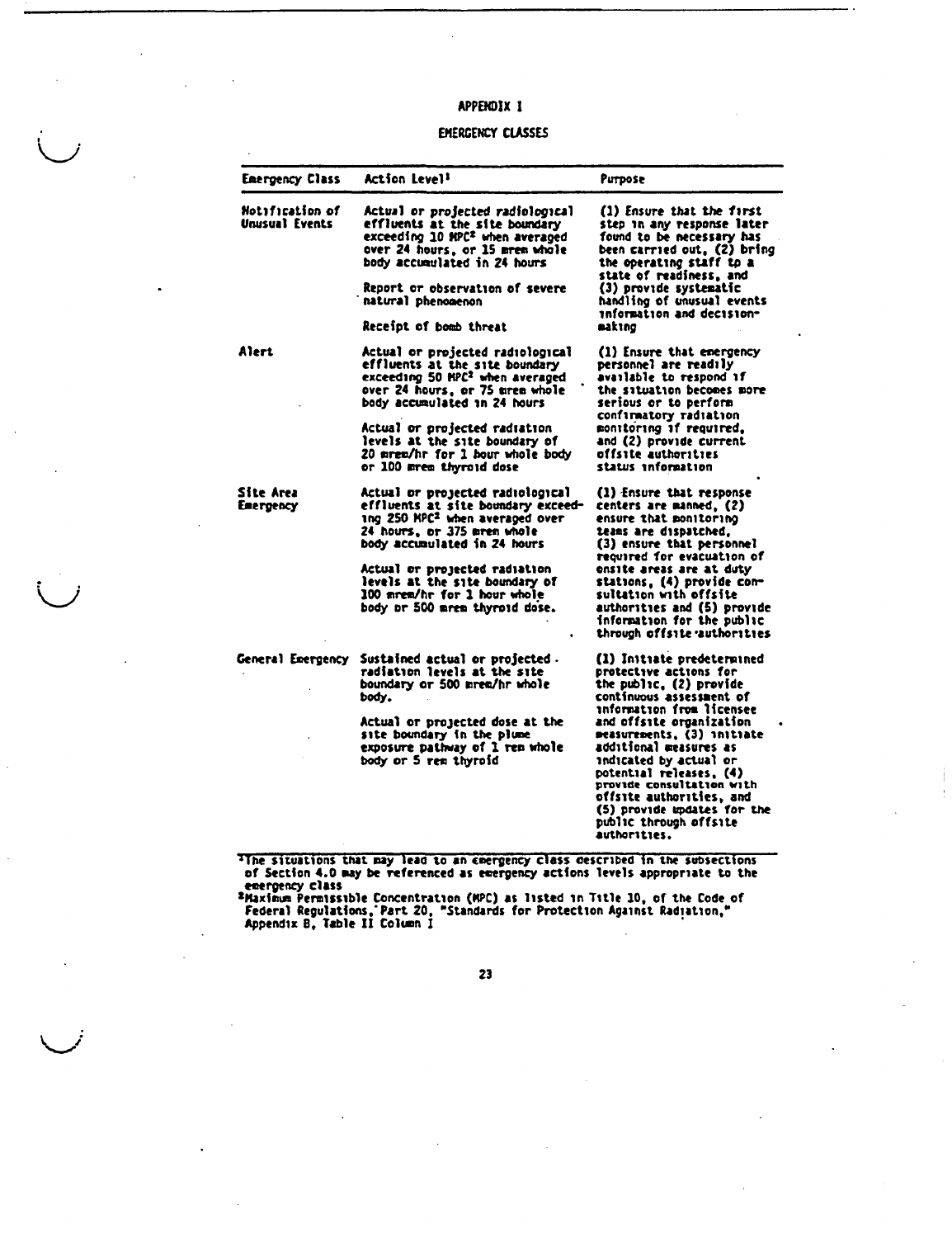### APPENDIX II

### Alternate Method For Determining The Size of an EMERGENCY PLANNING ZONE

| <b>Authorized Power Level</b> | Acceptable EPZ Size                           |
|-------------------------------|-----------------------------------------------|
| $$2$ MW                       | Operations boundary                           |
| >2 MW and \$10 MW             | 100 meters                                    |
| $>10$ MW and $\leq 20$ MW     | 400 meters                                    |
| >20 MW and £50 MW             | 800 Meters                                    |
| >50 MW                        | Will be determined on a case-by-case<br>basis |

'Calculations are based on:

**D.** Bruce Turner, Work Book of Atmospheric Dispension Estimates, Office of Air Programs. U.S. Environmental Protection Agency, Washington, D.C. (1970)

D. H. Slade, Ed., "Meteorology and Atomic Energy." U.S. Atomic Energy Commission, Washington, D.C. (1968); and

WASH 1400 (NUREG 75/014), "Reactor Safety Study," Appendix VI. U.S. Nuclear Regulatory Commission, Washington, D.C. (1975).